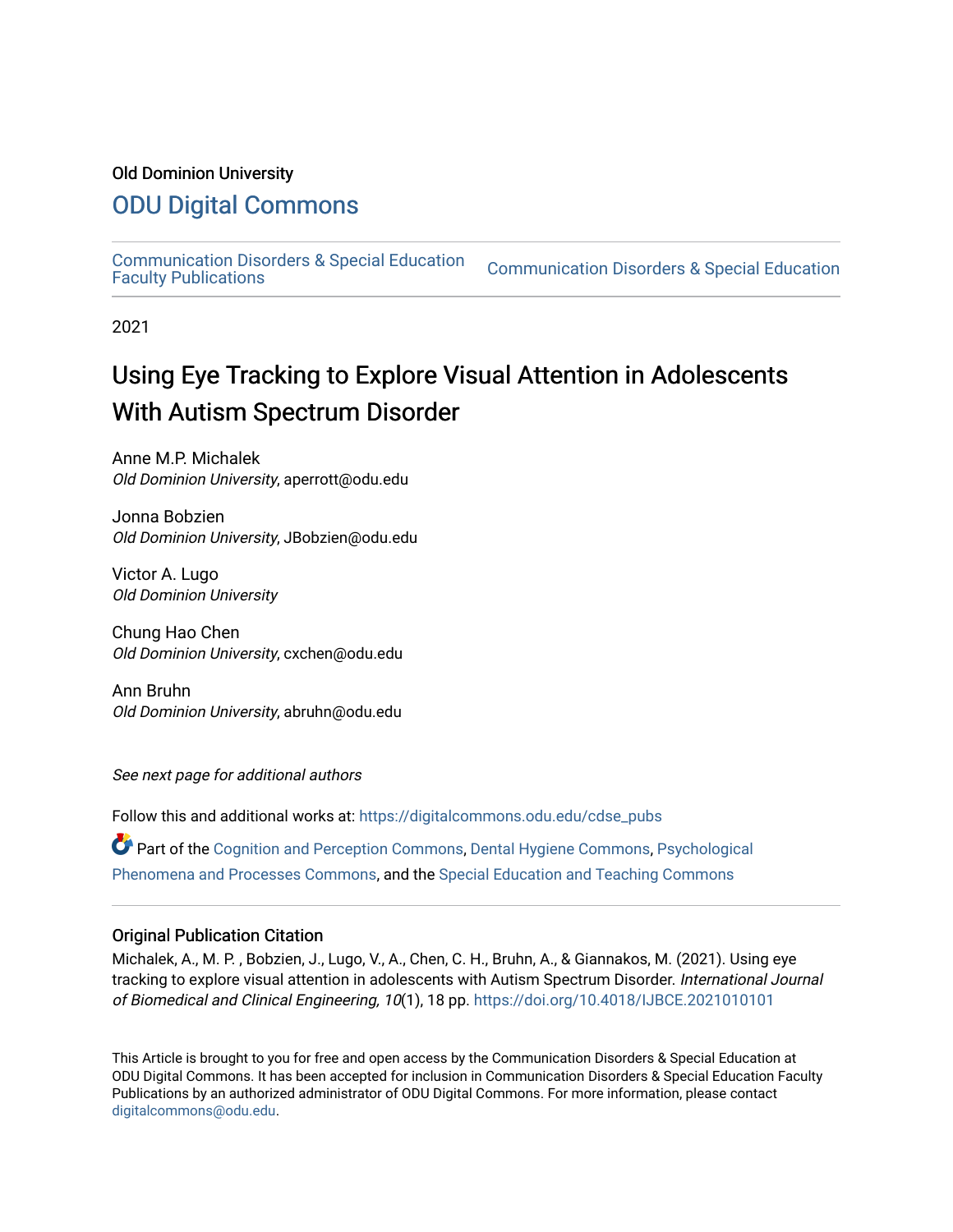## Authors

Anne M.P. Michalek, Jonna Bobzien, Victor A. Lugo, Chung Hao Chen, Ann Bruhn, and Michail Giannakos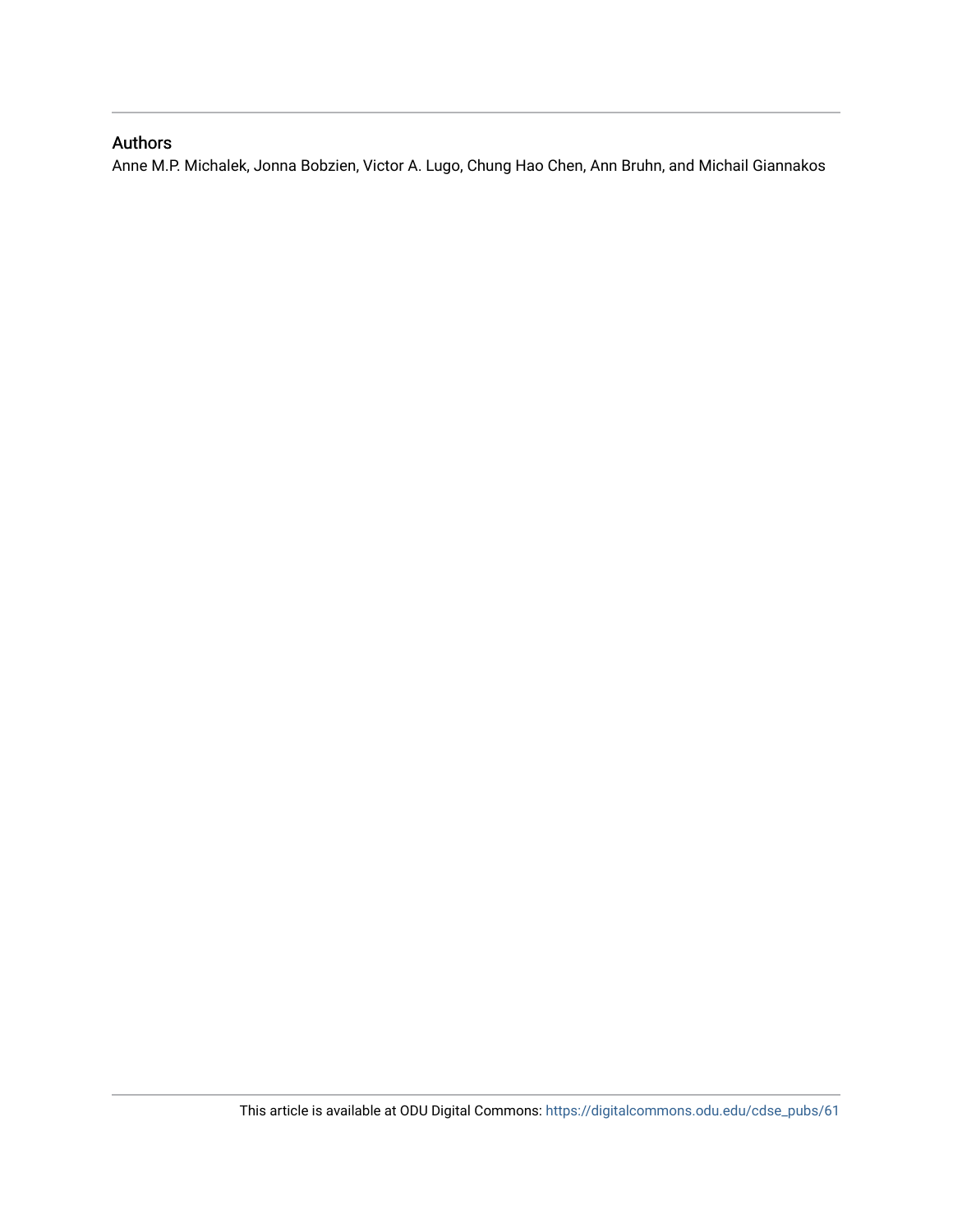# **Using Eye Tracking to Explore Visual Attention in Adolescents With Autism Spectrum Disorder**

Anne M. P. Michalek, Old Dominion University, USA **b**<https://orcid.org/0000-0001-6850-3948> Jonna Bobzien, Old Dominion University, USA Victor A. Lugo, Old Dominion University, USA Chung Hao Chen, Old Dominion University, USA Ann Bruhn, Old Dominion University, USA Michail Giannakos, Old Dominion University, USA Anne Michalek, Old Dominion University, USA

#### **ABSTRACT**

Video social stories are used to facilitate understanding of social situations for adolescents with autism spectrum disorder (ASD). This study explored the use of eye tracking technology to understand how adolescents with and without ASD visually attend to video social story content and whether visual attention isrelated to content comprehension. Six adolescents, with and without ASD, viewed a video social story of visiting a dental office. Eye gaze metrics, including fixation duration and count, and visit duration were collected to measure visual attention, and a knowledge assessment was administered for comprehension. Results indicated adolescents with ASD fixated and maintained visual attention at rates lower than peers without ASD. Adolescents with ASD scored higher (M=77.78) than peers without ASD (M=72.22) on the assessment indicating no relationship between eye gaze metrics and knowledge accuracy. Impact and implications of visual image type on frequency and duration of visual attention generated by participants is discussed.

#### **Keywords**

ASD, Auditory Attention, Personalized Video Social Stories, Visual Attention

#### **INTRODUCTION**

Autism Spectrum Disorder (ASD) is a heterogeneous, neurodevelopmental disorder affecting approximately 1% of the population worldwide (Centers for Disease Control and Prevention [CDC], 2018). Behavioral manifestations of ASD include deficits associated with social-communication skills and pragmatics, as well as the presentation of stereotypical/repetitive behaviors, strict adherence to routines, and limited interests that can persist through the person's lifetime. Furthermore, individuals

DOI: 10.4018/IJBCE.2021010101

Copyright © 2021, IGI Global. Copying or distributing in print or electronic forms without written permission of IGI Global is prohibited.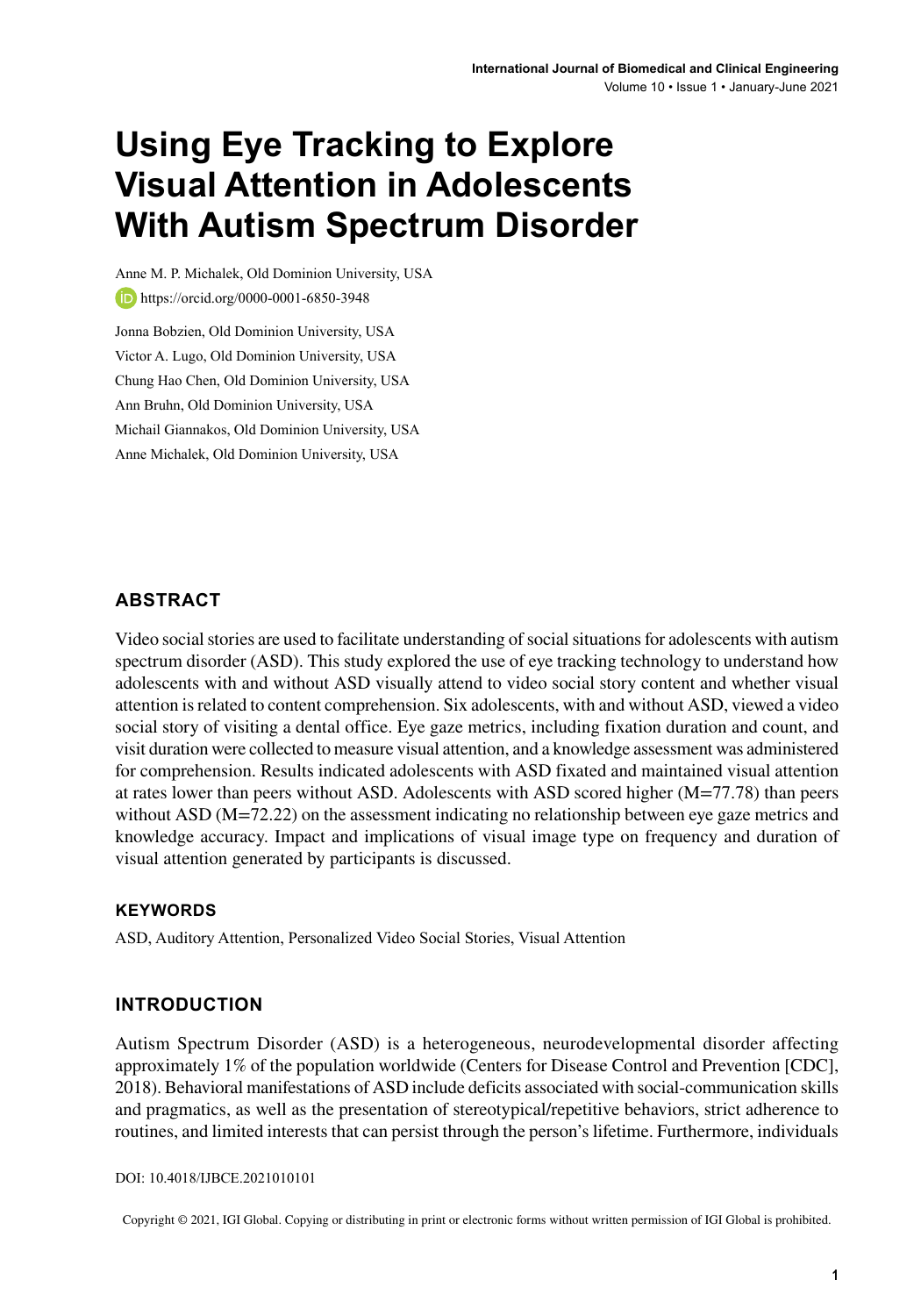with ASD often display sensory processing differences resulting in hypo/hypersensitivity to environmental sensory information (American Psychiatric Association, 2013). The combination of poor social communication skills, sensory sensitivity, and desire for sameness experienced by individuals with ASD, often results in extreme anxiety and/or stress in unfamiliar or novel situations during which social interaction is required. For some individuals with ASD, this stress and/or anxiety may manifest as inappropriate self-stimulatory or stereotypical behaviors, such as screaming, hitting, or running, which further impedes participation and inclusion in social interaction activities. Because individuals with ASD have difficulty predicting what will occur during novel situations, it is essential to identify and utilize empirically based methods that assist these individuals to prepare for unfamiliar or novel situations in advance. Exposing individuals with ASD to the potential activities and/or interactions that may occur during a novel situation in advance may reduce the occurrence of inappropriate behaviors rooted in stress and/or anxiety triggered by the situation. As such, the individual with ASD may become more amenable to experiencing novel or unfamiliar situations requiring social interaction, thereby facilitating an increase in successful social outcomes.

For over 20 years, educators and practitioners have been designing interventions for children and adolescents with ASD using social stories (Delano & Snell, 2006; Gray & Garland, 1993; Kokina & Kern, 2010; Kuoch & Mirenda, 2003; Reynhout & Carter, 2006; Sansosti & Powell-Smith, 2006; Scattone, 2008). Originally developed in 1993 by Carol Gray, Social Stories ™ are short books describing a social event from the perspective of the person reading the story (Gray 2004; Gray & Garland, 1993; Qi, Barton, Collier, Lin, & Montoya, 2018). Social stories are reviewed prior to a specific social situation and are not utilized to elicit a specific change in behavior, but to facilitate the understanding of social situations and the perspectives of other individuals in the setting (Gray, 2004). Traditional social stories often pair vocabulary and language, commensurate with the communication level of the child or adolescent, with a series of images or photographsthat illustrate a situation, event, or expectation and provide descriptions of the roles others play in the sample situation. Furthermore, the social story provides the child or adolescent with ASD an example of the sequence of events and reflects environmental cues and social interactions likely to occur during the situation. Using social stories with children or adolescents who have ASD primes the use of appropriate social responses by providing a model of the skills needed to engage successfully in the situation (Delano & Snell, 2006; Sansosti & Powell-Smith, 2006; Scattone, 2008). As such, the use of social stories has resulted in positive outcomes such as reducing disruptive behaviors (Scattone, Wilczynski, Edwards, & Rabian, 2002); decreasing inappropriate social behaviors (Graetz, Mastropieri, & Scruggs, 2009), and increasing prosocial behaviors for preschool children with ASD (Crozier & Tincani, 2007). Additionally, social stories as an intervention are attractive to practitioners because of the ease of implementation, individualization, and modification (Bozkurt & Vuran, 2014).

Despite the positive outcomes reported with the use of social stories to reduce inappropriate and disruptive behaviors(Graetz et al., 2009; Scattone et al., 2002), the literature isinconsistent with regard to the impact of social stories on internal, self-regulatory processes. For example, Gray and colleagues (1993) reported the use of video social stories with children with ASD increased appropriate engagement during novel events requiring social interaction. However, it was unclear whether the use of video social stories led to positive outcomes because the intervention increased predictability in the novel setting, which, in turn decreased anxiety and/or stress, or because repeated exposure to the social story resulted in the learning of actual social skill(s) that generalized to the novel setting. Furthermore, although most social story interventions include embedded photographs of the child or adolescent targeted by the story, it is unclear whether the child or adolescent reading/watching the social story actually visualize themselves as the primary participant in the story, and consequently, the setting (Sansosti & Powell-Smith, 2006). Unfortunately, it can be extremely difficult to generate photographs or videos of a child or adolescent with ASD engaging in appropriate social interaction skills in a novel setting that can then be used to create a social story for that child or adolescent. Therefore, new technologies should be explored that help practitioners create personalized social stories.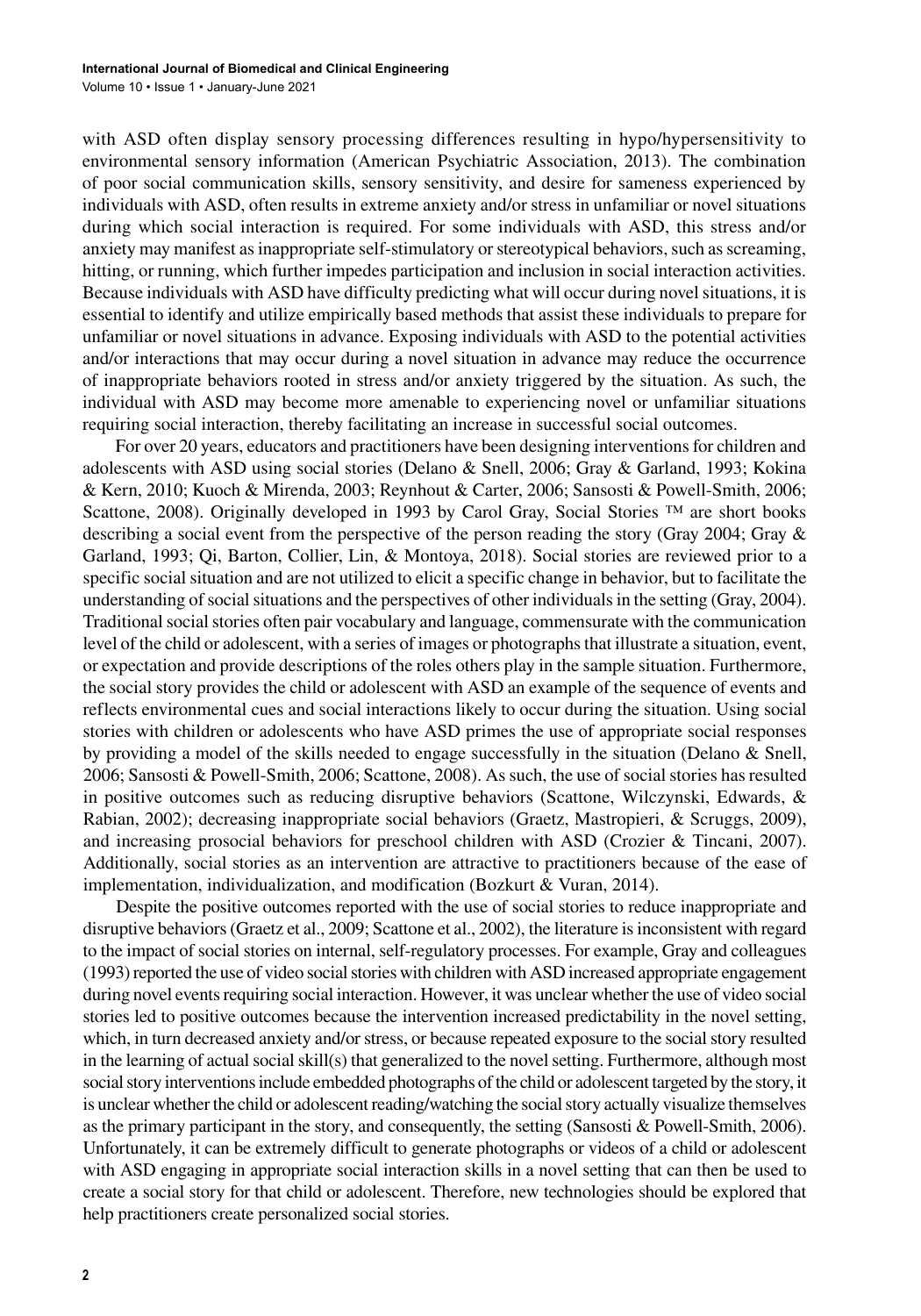Chen, Bobzien, Bruhn, Zhang, and Hsu (2014) sought to address the lack of individualization in social stories by creating personalized video social stories. This study (Chen et al., 2014) measured the impact of a video social story created using Video Face Replacement Technology (VFRT) on the occurrence of behaviors associated with anxiety and fear in children with ASD during routine dental examinations. VRFT incorporated the use of a computational method and multimedia application to transpose the child's lifelike facial features and skin tone onto a model appearing in a video social story about going to the dentist (Chen et al., 2014). Three children with ASD, between the ages of nine and ten, whose parents had reported extreme difficulty during dental visits as indicated by inappropriate behaviors displayed by the child during the dental visit (e.g. screaming, kicking, biting, crying), participated in the study (Chen et al., 2014). Responses given by the participant's parents on a dental fear survey adapted from the Child Fear Survey Schedule-Dental Subscale (Cuthbert & Melamed, 1962) prior to the start of intervention indicated all participants with ASD appeared *very afraid/anxious* during dental visits. During intervention, each participant watched a personalized video social story following a decreasing weekly viewing schedule (e.g. five times during week one, four times during week two, three times during week three, etc.) prior to visiting the dentist. As such, each participant with ASD had the opportunity to view "themselves" engaging in specific, appropriate behaviors during the dental visit. Furthermore, the participants virtually experienced the sequence of activities followed during the dental visit (Chen et al., 2014). Following intervention, each participant visited the dental clinic depicted in the video social story for a cleaning and the participant's parents repeated the dental fear survey, this time focusing on the child's behaviors during this dental cleaning appointment. Observational data results indicated all participants demonstrated few inappropriate behaviors and more importantly, all participants imitated several phrases and appropriate behaviors modeled in the video social story during the dental cleaning appointment. Likewise, parents perceived a considerable reduction in fear/anxiety related behaviors during the follow-up dental appointment. Despite these positive results, data collection techniques utilized did not indicate whether the individualization and personalization of the video social stories actually contributed to positive outcomes or whether the positive outcomes were simply a result of the use of the video social story intervention itself.

Subsequently, Chen and colleagues (2015) sought to extend the research on video social story design, implementation, and content by measuring the impact of personalized image quality and information saliency on attention and processing of adolescents with ASD. Using a video learning analytics system (VLAS; Giannakos, Chorianopoulos, & Chrisochoides, 2015), Chen and associates (2015) tracked and quantitatively calculated the participant's interaction (e.g. accessing the play, pause, backward and/or forward controls) with two digitally rendered social story videos of going to the dentist. Although both video social stories were generated using the same digital template, one of the video social stories incorporated photographs of a generic peer model while the second incorporated VFRT to create a personalized video social story (Chen et al., 2014; Chen et al., 2015). Results indicated that both participants with ASD attended more consistently, and interacted more often, with the personalized video social story when compared to the video social story with the generic peer model (Chen et al., 2015). Once again, although increased attention and interaction were demonstrated during the use of a personalized video social story, it was unclear which aspects of the visual content within the personalized social story encouraged the increased visual attention.

In an effort to ascertain whether children and adolescents with ASD demonstrate a preference to specific types of visual content, there has been an increase in research using eye tracking technology as a data collection metric, especially as eye gaze relates to socially relevant visual stimuli (Guillon, Hadjikhani, Baduel, & Roge, 2014; McPartland, Webb, Keehn, & Dawson, 2011; Mondloch, Grand, & Maurer, 2002; Mondloch, Robinson, Maurer, 2010; Renzi, Shiavi, Carbon, 2013; Tsang, 2018). Eye tracking metrics reflect underlying cognitive processes by determining the allocation of visual attention (e.g. where a person is looking) when viewing an image, an object, or a person (Karatekin, 2004; Karatekin, 2007; Karatekin, Marcus, & Couperus, 2007). As such, research incorporating eye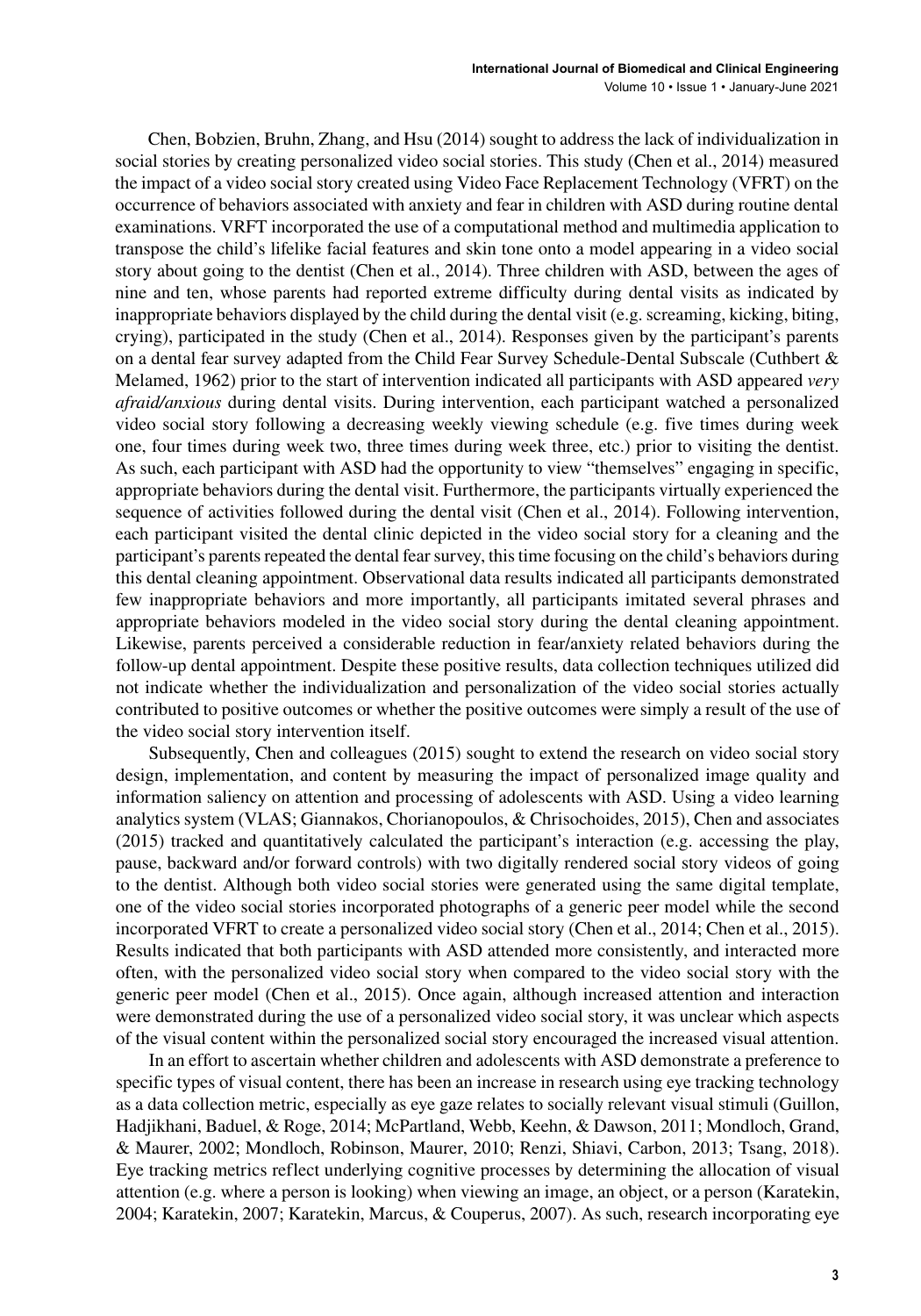tracking data collection metrics has the potential to provide answers to relevant questions related to clinical interventions and individual differences demonstrated by people with neurodevelopmental disorders (Venker & Kover, 2015). To date, research specific to children and adolescents with ASD that utilized eye tracking data collection has focused on facial emotion recognition (Tsang, 2018), face region preferences during social exchanges(Mondloch et al., 2002, 2010; Renzi et al., 2018), and patterns of visual attention which reflect social function and/or deficits (McPartland, Webb, Keehn, & Dawson, 2011). Although eye tracking data collection metrics have been used to explore visual attention to human faces by children and adolescents with ASD, there is paucity of research using this metric to determine if specific visual content/stimuli results in variability in visual attention to video social stories.

As such, the purpose of this research is to determine the feasibility using eye tracking metrics and a content comprehension measure to identify differences in visual attention during personalized video social stories by adolescents with and without ASD. Specifically, this study seeks to identify the relationship between specific visual content in personalized socialstories and the comprehension and internalization of the social story content.

## **METHODS**

First, we identified three categories of visually salient social story content: object, person, and environment. Then, we engaged adolescents with and without ASD in watching personalized social story videos. We had both groups answer multiple choice questions related to social story knowledge which aligned with object, person, environment, and information presented auditorily only. Finally, we analyzed group differences to delineate relationships between personalized social story video content and visual attention processes.

## **Participants**

Six adolescents, three diagnosed with ASD and three without a diagnosis of ASD participated in the study. All six participants ranged in age from  $11 - 16$  years, all participated in general education classrooms at the elementary or secondary level, and all displayed visual acuity within normal limits according to parent report. Participant 1 was a 16-year-old male diagnosed with high-functioning ASD. According to assessment reports provided by the parents, participant 1 displayed average intelligence and age-appropriate communication skills; however, he exhibited social skill differences (e.g. fleeting eye contact, little joint attention, etc.) and sensory aversion to tactile and olfactory stimulation. Participant 2 was a 14-year-old male also diagnosed with high-functioning ASD. Assessment reports provided by the parents of participant 2 indicated average intelligence, but deficits in both age-appropriate communication and socialization skills. Furthermore, participant 2 displayed sensory aversion to tactile and auditory stimulation. Participant 3 was a 13-year, 4-month old male who received a diagnosis of high-functioning ASD until he was approximately 6-years-old. Information provided on assessment reports supplied by his mother, denoted average intelligence and communication skills; however, he would display mild inappropriate behaviors (e.g. refusal, elopement, jumping, shouting) when anxious and/or frustrated. Participant 4 was a 15-year-old female whose parent reported had no previous, or current, diagnosis of a neurodevelopment and/or cognitive disability. Similarly, participant 5 was a 12-year-old female who was also considered to be both ageappropriate and developmentally appropriate in all areas when compared to same-age peers. Participant 6 was a 11-year old female who had not history of a neurodevelopmental and/or cognitive disability and was judged to be developmentally age-appropriate in all areas. Table 1 summarizes participant characteristics.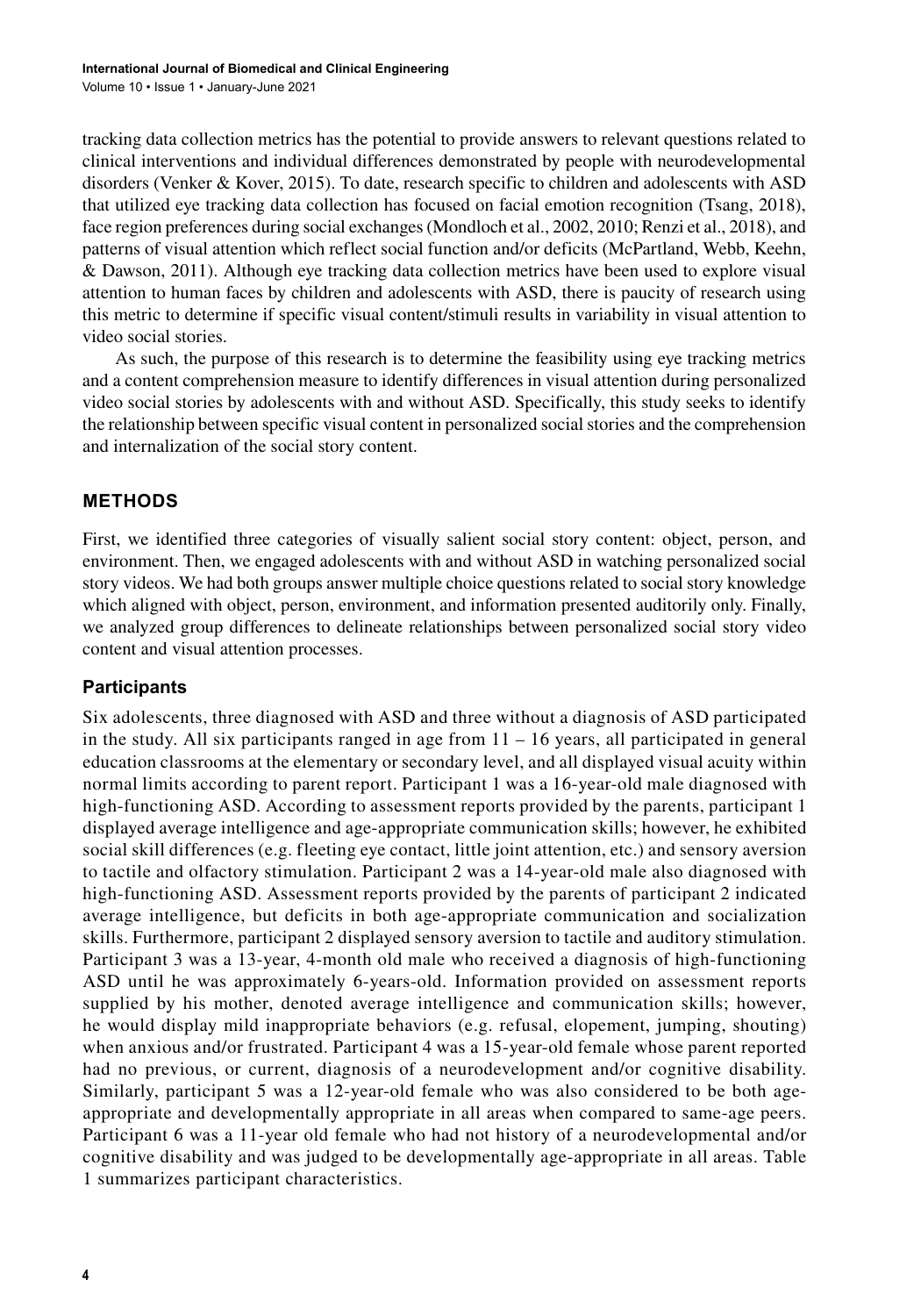| Participant | Gender | Age (years) | <b>Diagnosed Disability</b> |
|-------------|--------|-------------|-----------------------------|
|             | Male   | 16          | High-functioning ASD        |
|             | Male   | 14          | High-functioning ASD        |
| 3           | Male   | 13          | High-Functioning ASD        |
| 4           | Female | 15          | None                        |
|             | Female | 12          | None                        |
| 6           | Female | 11          | None                        |

#### **Table 1. Characteristics of participants**

#### **Materials**

Six, three minute long video social stories depicting a visit to a dental clinic were generated using VFRT. Although all video social stories were generated from the same template, each story was personalized by including digitally rendered images of the corresponding participant. In order to render a high quality video, an approach created by Bitouk and colleagues (2008) was applied to measure the head position, resolution, color and lighting of the subject, which are used to provide guidance to seamlessly blend the target of interest into the image template. Next, three Gestalt properties (i.e., symmetry, continuity and proximity) were applied to provide feedback on the blending quality, which is summarized as the following.

Let  $\Omega$  be the domain of definition of a scene image,  $\Omega = R_B \cup R_S$ .  $R_B$  and  $R_S$  denote the regions that belong to backgrounds and foregrounds, respectively. After the background identification, we know that most of the structured objects in the image are contained in a sub-region  $R_s \subset \Omega$ . Let  $P_o$ be the initial partition of Ω from a bottom-up segmentation method. Let *a* denote a uniform patch from the initial partition  $P_o$ . For  $\forall$  ( $a \in P_o$ ) $\land$ ( $a \in R_s$ ),  $a$  is one of the constituent parts of an unknown structured object. Based on the initial part a, we want to find the maximum region  $R_a \subset R_s$  so that, the initial part  $a \in R_a$  and for any uniform patch *i*, where  $(i \in P_0) \wedge (i \in R_a)$ , *i* should have some special structural relations that obey the non-accidentalness principle with the remaining patches in Ra. This is formulated as follows:

$$
R_a = \underset{R}{\text{arg min}} \left( E[\partial R] \right) \text{ with } \left( a \in R \right) \wedge \left( R \in R_s \right) \tag{1}
$$

where *R* is a region in  $R_s$ ,  $\partial R$  is the boundary of *R*,  $E[\partial R]$  is a boundary energy function, which is defined as follows [15]:

$$
E[\partial R] = \frac{-\int \int_{R} f(x, y) dx dy}{L(\partial R)}
$$
\n(2)

where *L(∂R)* isthe length of the boundary of *R. f*(*x,y*) isthe weight function in region *R*. The boundary energy function provides a tool for measuring how good a region is. The criterion of region goodness depends on how the weight function  $f(x, y)$  is defined. One can use  $f(x, y)$  to encode any information (e.g., color or texture) over the region R.

#### *Video Social Story Knowledge Measure*

The research team collaborated on video social story content to identify visual and auditory cues, which signal content saliency and reflect comprehension. Those cues were labeled as object, person,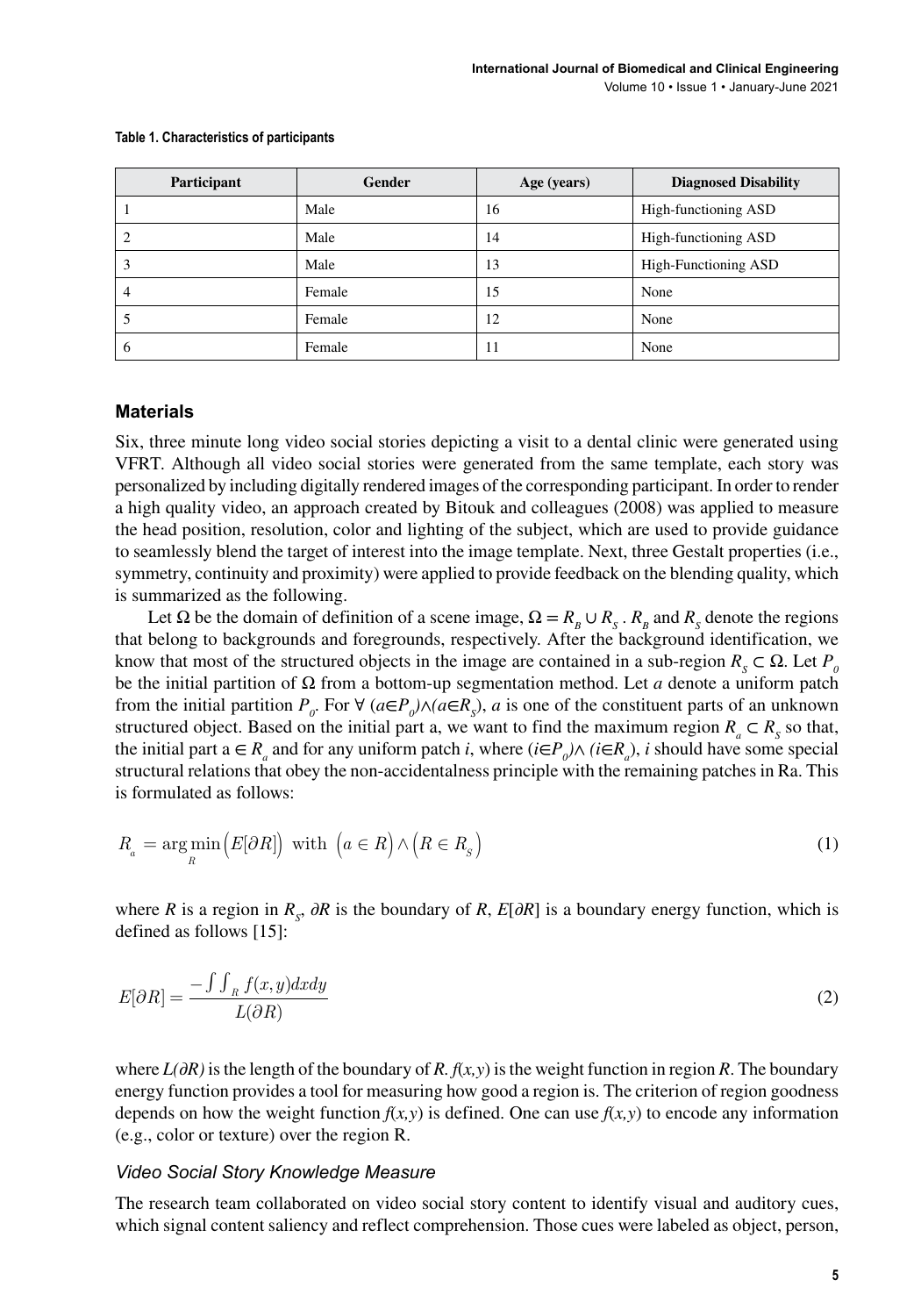environment, or auditory, and multiple choice questions were developed targeting each cue. Three questions were developed per cue level for a total of 12 multiple choice questions. Questions related to object, person, and environment were designed so that they could only be answered if visual attention was given to the target cues. The multiple choice questions were added to the test protocol as the video social story knowledge measure. Participants were able to select one of the multiple choice answers using mouse clicks as each multiple choice question was individually presented on the computer screen following the conclusion of the video social story. Aligning eye gaze metrics with a comprehension measure provides insight regarding both gathered information and information generation (Serrano, Owens, & Hallowell, 2018).

#### *Eye Tracking Technology*

Eye tracking data were recorded and analyzed using the Tobii Pro X2-60 computer screen-based eye tracker with Tobii Studio analysis software. The Tobii Pro X2-60 records eye movements using infrared corneal reflective technology at a sampling rate of 60 Hz (i.e. approximately once every 16.23 milliseconds). Gaze data accuracy was within .4 degrees of visual angle and precision was within .34 degrees of visual angle. Tobii's eye tracking technology is effective for generating reliable and valid brain/behavior outcomes for children and adolescents (Melinder, Konijnenberg, & Sarfi, 2013; Richmond & Nelson, 2009). The electronic, personalized social story videos were saved in Windows Media Audio/Video File (.wmv) format and added directly to Tobii Studio as a movie element. The video social story played as a movie on a Dell UltraSharp U-12HM monitor with a resolution of 1920 x 1080.

In order to correspond to the video social story knowledge measure, the digital story was analyzed to isolate scenes containing relevant object, person, or environmental cues relating to each of the 12 multiple choice questions on the measure. Since the personalized video social stories contained dynamic visual stimuli, static scenes were created using Tobii studio analysis software. A total of 24 static scenes were created per social story. These scenes were approximately six seconds in length and identical across participants. Scene use facilitates the reliable and valid creation of areas of interest (AOIs) (Figure 1). AOIs were created by overlaying different shaped boxes on defined areas of visual stimuli which were of interest. Three different levels of AOIs were created: object, person, and environment and included in scenes, as appropriate. AOIs were consistent in size and shape across scenes and participants. Data from object, person, and environment AOIs were aggregated by the grouping function in Tobii Studio. An AOI group collects eye gaze metrics from single AOIs across the media element.

From the aggregated object, person, and environment AOIs, three dependent eye gaze metrics were calculated: (1) total fixation duration – reflects the amount of time the participant's gaze is maintained or is relatively still on an AOI; (2) fixation count – reflects the number of times the participant maintains gaze in an AOI; (3) total visit duration – visits are dwell times or the amount of time from when the participant first focuses on an AOI until he/she looks away. Eye gaze metrics, such as fixations and visits, have been used in other research projects and empirically confirmed as valid indices of visual attention (Boivin, Weiss, Chhaya, Seffren, Awada, & Sikorskii; Heuer & Hallowell, 2009).

## **Design and Data Collection Procedures**

This exploratory study used a quasi-experimental, mixed methods group research design. Specifically, a 2 X 3 mixed design was used with visual cue type as the within subject manipulation and diagnosis (i.e. ASD vs. non-ASD) as the between subject manipulation. Two primary means of data collection were utilized, a video social story knowledge measure, and eye-tracking technology. Data were collected during individual participant sessions in an eye tracking lab located on the campus of an urban university located on the southeast coast of the United States.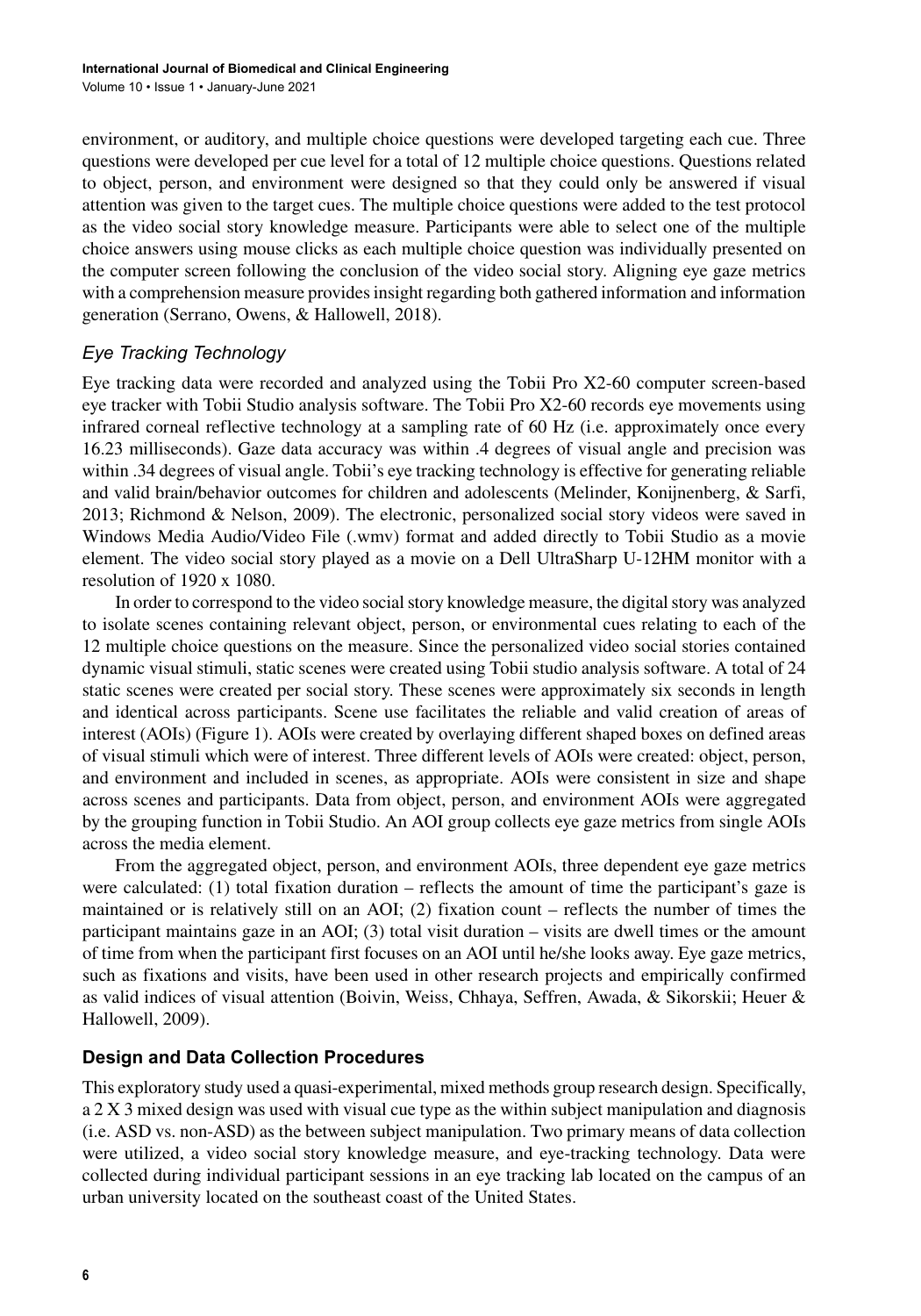

**Figure 1. Scene use facilitates the reliable and valid creation of areas of interest (AOIs)**

(b)

#### *Procedures*

Upon arrival at the university, participants were introduced to the researcher who engaged in social conversation to develop rapport and help ease anxiety. After approximately five-minutes of initial, social conversation, participants were led to the eye-tracking lab. The researcher briefly explained the eye tracking technology and equipment. Then, the participants were seated approximately 25 inches from the computer monitor and encouraged to seek a comfortable resting position. Each participant was asked to watch calibration circles as they moved across the screen. Once the eye tracking equipment had been successfully calibrated, the researcher provided specific instructions regarding the experimental tasks to the participant. Specifically, that he/she would be watching a personalized video about going to the dentist. Participants were instructed to watch and listen to the video as best they could because they would be answering several multiple choice questions pertaining to the video after it was over. The researcher attempted to confirm understanding prior to starting the video by giving the participant an opportunity to ask questions. Once the participant indicated understanding of the process, the viewing session began. Each video was approximately three minutes in length and the social story knowledge measure appeared on the computer screen immediately following the end of the personalized video social story. The entire testing session took approximately 30 minutes from beginning to end, including researcher introduction and explanation, system calibration, video social story viewing, and the completion of the content measure

## **RESULTS**

During all phases of this exploratory study, no participants questioned the process nor did any participants ask for clarification. As such, participants did not appear to have difficulty following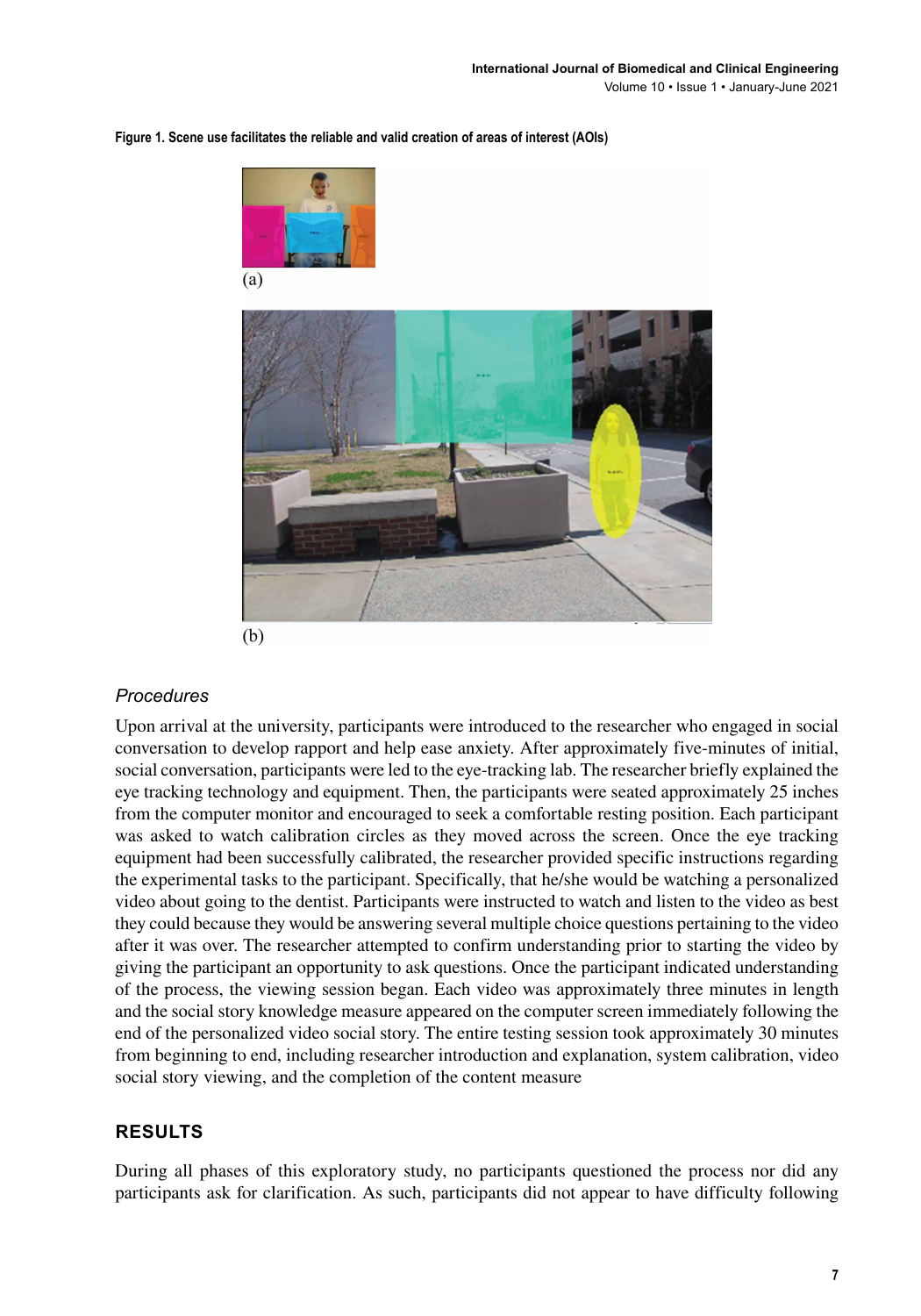the directions as explained and on average, completed the video social storying viewing and video social story knowledge measure in approximately six minutes.

According to the described methods, social stories were analyzed, segmented, and coded to isolate salient features of object, person, and environment. Furthermore, the scenes, AOIs, and AOI groups were created according the methods describe above. Participant results were coded using a number and stored in Tobii Studio. Data were extracted and analyzed using the statistics function. Means for each dependent variable (i.e. three eye gaze metrics) and raw scores for the accuracy measure were generated and entered in SPSS. A two-way mixed or split-plot ANOVA was run for each of the dependent variables: total fixation duration, fixation count, total visit duration, and social story knowledge accuracy. Mean scores and standard deviations(SDs) are outlined according to group and salient feature for each of the dependent variables in Tables 2, 3, and 4. The mixed design included diagnosis of ASD as a grouping variable with two levels(i.e. ASD and no ASD) and visual cue feature as the second grouping variable with three levels (i.e. object, person, environment). Then, bivariate correlations were examined to identify possible relationships between visual attention to visual cue features and social story knowledge accuracy.

#### **Total Fixation Duration**

Total fixation duration was measured for each visual cue feature (i.e. object, person, and environment) by aggregating object, person, and environment areas of interest across the personalized video social story. Total fixation duration reflects maintenance of eye gaze on a certain location and was calculated

|            |            | Object         |       | <b>Person</b> |           | <b>Environment</b> |           |
|------------|------------|----------------|-------|---------------|-----------|--------------------|-----------|
| Group      | N          | <b>SD</b><br>M |       | M             | <b>SD</b> | M                  | <b>SD</b> |
| <b>ASD</b> | Ć          | 0.466          | 0.174 | 0.270         | 0.311     | 0.343              | 0.099     |
| Non-ASD    |            | 1.667          | 0.564 | 3.607         | 0.779     | 0.660              | 0.274     |
| Total      | $\epsilon$ | 1.066          | 0.756 | 1.938         | 1.903     | 0.502              | 0.253     |

**Table 2. Mean fixation duration for each visual cue type in adolescents with and without ASD**

#### **Table 3. Mean fixation count for each visual cue type in adolescents with and without ASD**

|         |   | Object         |       | Person |           | <b>Environment</b> |           |
|---------|---|----------------|-------|--------|-----------|--------------------|-----------|
| Group   |   | <b>SD</b><br>M |       | M      | <b>SD</b> | M                  | <b>SD</b> |
| ASD     |   | 4.389          | 2.699 | 1.222  | 1.347     | 2.156              | 0.583     |
| Non-ASD |   | 7.556          | 2.988 | 12.333 | 3.214     | 2.778              | 0.509     |
| Total   | 6 | 5.972          | 3.082 | 6.778  | 6.473     | 2.467              | 0.596     |

**Table 4. Mean visit duration for each visual cue type in adolescents with and without ASD**

|         |          | Object |           |       | <b>Person</b> | <b>Environment</b> |           |
|---------|----------|--------|-----------|-------|---------------|--------------------|-----------|
| Group   | N        | M      | <b>SD</b> | M     | <b>SD</b>     | M                  | <b>SD</b> |
| ASD     | 3        | 0.878  | 0.401     | 0.290 | 0.344         | 0.397              | 0.131     |
| Non-ASD | 3        | 1.919  | 0.610     | 4.051 | 0.816         | 0.690              | 0.267     |
| Total   | $\sigma$ | 1.399  | 0.733     | 2.170 | 2.135         | 0.544              | 0.247     |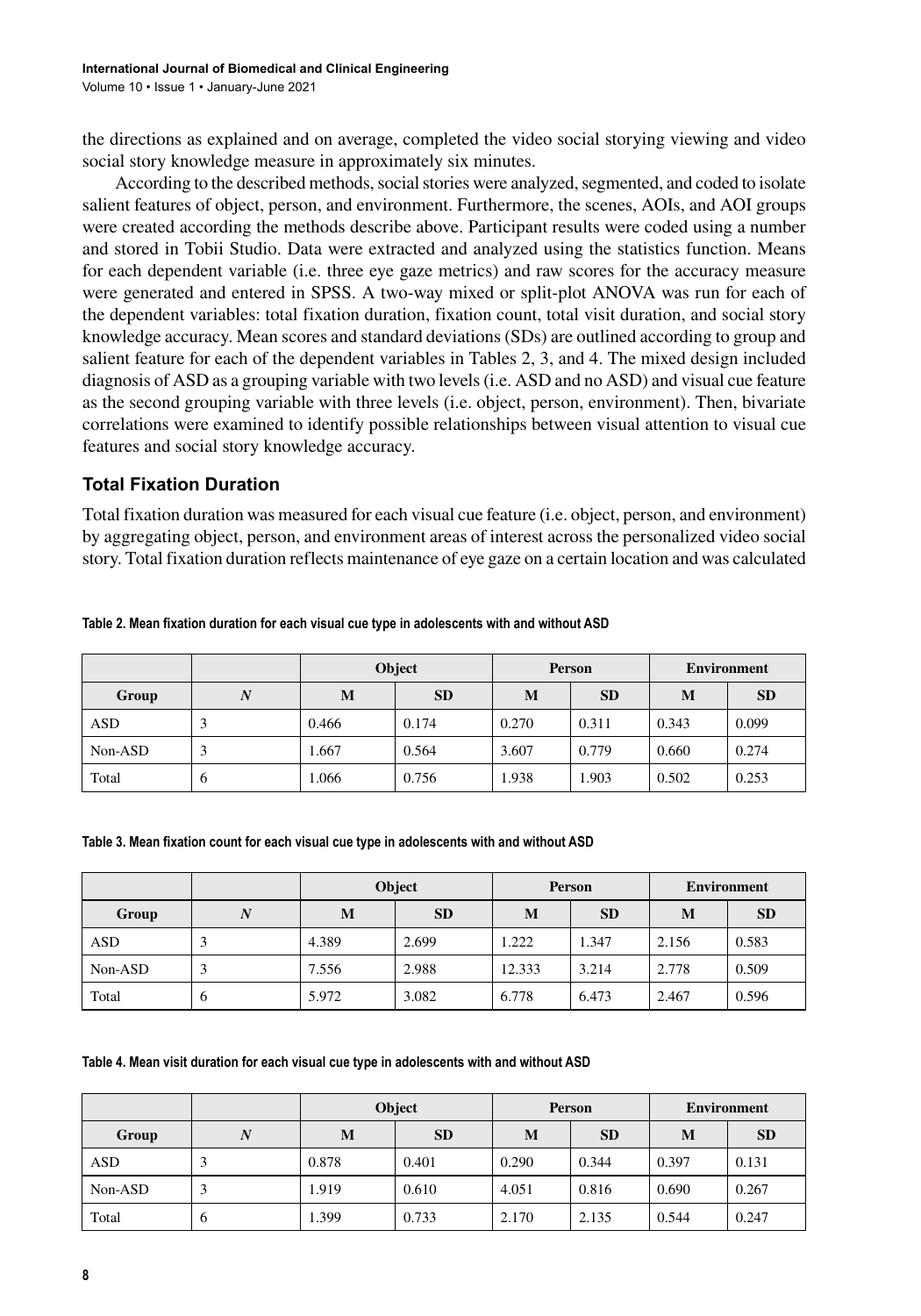

**Figure 2. Mean fixation duration, reported in seconds, for object, person, and environment by diagnosis**

in seconds. Between and within group differences was analyzed using a repeated measures ANOVA. Results indicated a main effect of visual cue  $F(2, 8) = 17.106$ ,  $p < .005$ , eta squared = .810 and a main effect of group  $F(1, 4) = 122.66$ ,  $p < .005$ , eta squared  $= .968$ . These main effects were subsumed under a two-way interaction effect of diagnosis and visual cue  $F(2, 8) = 19.674$ ,  $p < .005$ , eta squared = .831. Figure 2 shows means and standard errors of mean fixation duration on object, person, and environment by diagnosis group.

In an attempt to specifically identity the effect of visual cue on between group results, a univariate ANOVA for object, person, and environment was performed. Group differences were noted for each of the visual cue types: object  $F(1, 4) = 47.499$ ,  $p < .005$ , eta squared = .922; environment  $F(1, 4) =$ 3.554,  $p > .005$ , eta squared = .470; person  $F(1, 4) = 47.499$ ,  $p < .005$ , eta squared = .922.

#### **Fixation Count**

Fixation count was measured for each visual cue feature (i.e. object, person, and environment) by aggregating object, person, and environment AOIs acrossthe personalized video socialstory. Fixation count measures the number of times the person fixates on an area of interest group. Using a repeated measure ANOVA, between and within group differences were analyzed. Resulted indicated a main effect of visual cue  $F(2, 8) = 9.362$ ,  $p < .05$ , eta squared  $= .701$  and a main effect of group  $F(1, 4) =$ 59.787, *p* < .005, eta squared = .937. These main effects were subsumed under a two-way interaction effect of diagnosis and visual cue  $F(2, 8) = 13.336$ ,  $p < .005$ , eta squared  $= .769$ . Figure 3 shows means and standard errors of mean fixation count for object, person, and environment by diagnosis group.

Again, to identity the effect of visual cue specifically on between group results, a univariate ANOVA for object, person, and environment was performed. Group differences for person *F*(1,  $4$ ) = 30.488,  $p = .005$ , eta squared = .884 were demonstrated; however, no differences were noted between groups for object  $F(1, 4) = 1.856$ ,  $p > .05$ , eta squared = .317 and environment  $F(1, 4) =$ 1.941, *p* >.05, eta squared = .327.

#### **Total Visit Duration**

Total visit duration for each visual cue feature (i.e. object, person, and environment) by aggregating object, person, and environment areas of interest groups were measured across the personalized video social story. A visit was defined as the amount of time, calculated in seconds, between the first fixation in the AOI group and the end of the last fixation in the AOI group with no fixations made outside the AOI. Total visit duration was calculated by adding the total number of visits made to an AOI group. A repeated measure ANOVA was utilized to analyze between and within group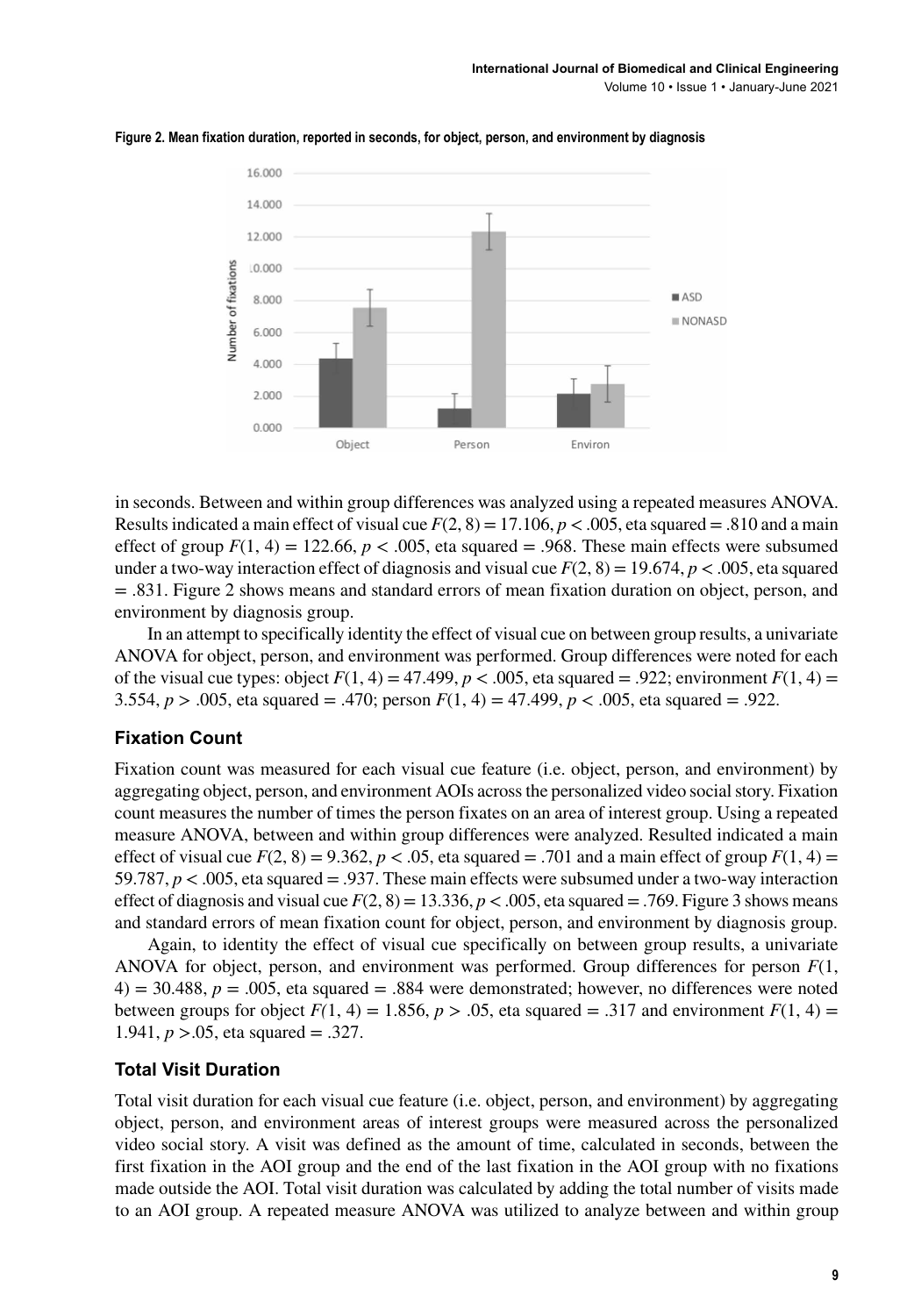#### **International Journal of Biomedical and Clinical Engineering**

Volume 10 • Issue 1 • January-June 2021





differences. Results indicated a main effect of visual cue  $F(2, 8) = 17.947$ ,  $p < 0.005$ , eta squared = .818 and a main effect of group  $F(1, 4) = 130.246$ ,  $p < .001$ , eta squared  $= .970$ . These main effects were subsumed under a two way interaction effect of diagnosis and visual cue  $F(2, 8) = 22.575$ ,  $p <$ .005, eta squared = .849. Figure 4 shows means and standard errors of mean total visit duration for object, person, and environment by diagnosis group.

A univariate ANOVA for object, person, and environment was used to specifically identify the effect of visual cue on between group results. Although group differences for person  $F(1, 4) = 54.092$ ,  $p < .002$ , eta squared = .931 were noted, there were no differences between groups for object  $F(1)$ , 4) = 6.101,  $p > .05$ , eta squared = .604 or environment  $F(1, 4) = 2.918$ ,  $p > .05$ , eta squared = .422.

#### **Video Social Story Knowledge Accuracy and Relationships Between Total Fixation Duration, Fixation Count, and Total Visit Duration**

Tables 5 and 6 list the accuracy percentages, means, and standard errors for the participants with ASD and participants without ASD on video social story knowledge accuracy according to visual cue feature. Between group and within group differences were analyzed using a repeated measures ANOVA. A main effect of cue type  $F(3, 12) = 2.100$ ,  $p > .05$ , eta squared = .344 was not indicated; however, a main effect of diagnosis  $F(1, 4) = 145.800$ ,  $p < .005$ , eta squared .973 was noted.



**Figure 4. Mean visit duration, reported in seconds, for object, person, and environment by diagnosis**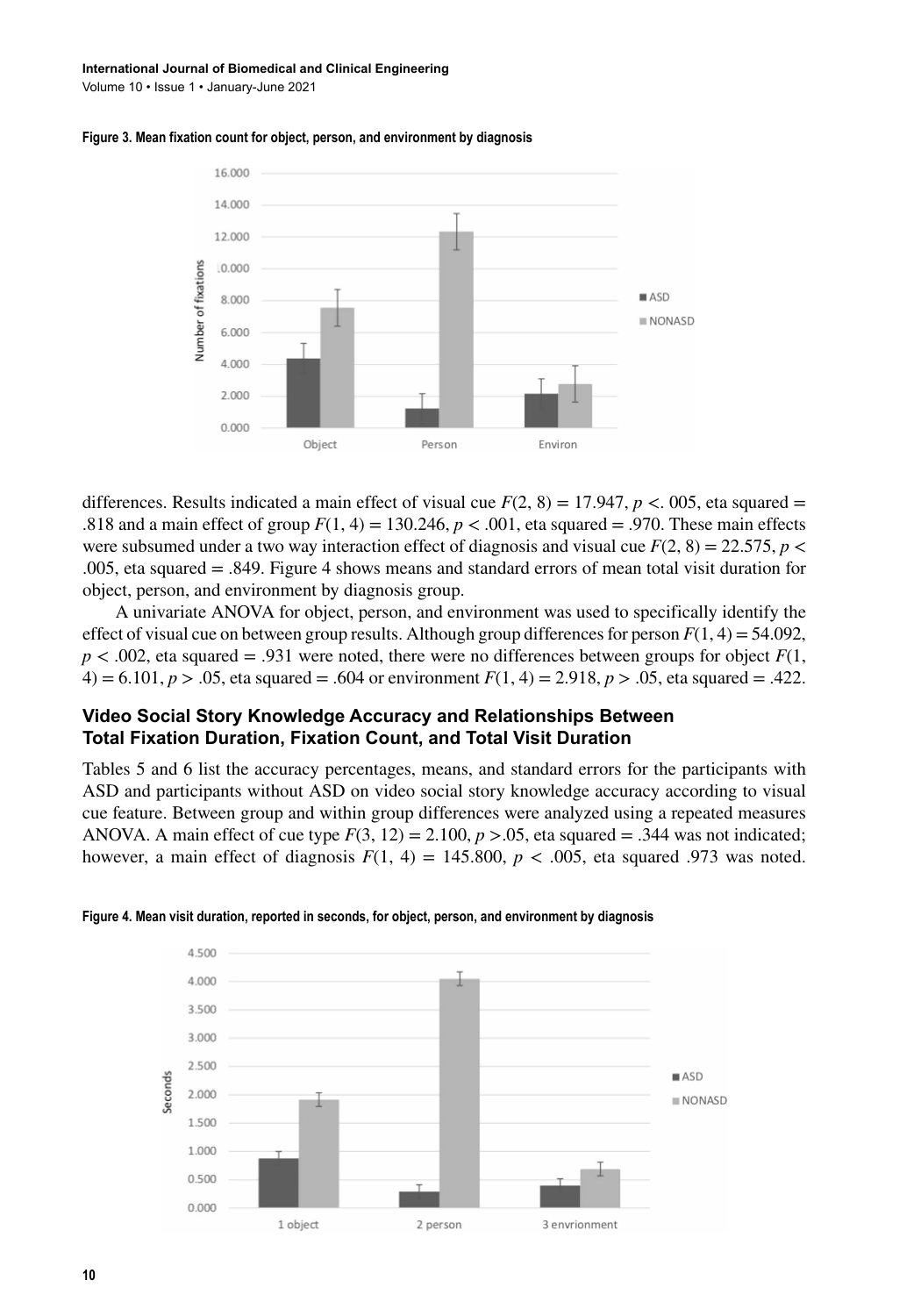|            |   | Object |           | <b>Person</b> |           | <b>Environment</b> |           | <b>Auditory</b> |           |
|------------|---|--------|-----------|---------------|-----------|--------------------|-----------|-----------------|-----------|
| Group      | N | M      | <b>SD</b> | M             | <b>SD</b> | M                  | <b>SD</b> | M               | <b>SD</b> |
| <b>ASD</b> |   | 2.333  | 1.155     | 2.333         | 0.577     | 2.000              | .000      | 2.667           | 0.577     |
| Non-ASD    |   | 2.667  | 0.577     | 2.000         | 1.000     | 1.333              | 0.577     | 2.667           | 0.577     |
| Total      | O | 2.500  | 0.837     | 2.167         | 0.753     | l.667              | 0.817     | 2.667           | 0.516     |

**Table 5. Mean score on the social story knowledge measure for each visual cue type in adolescents with and without ASD**

**Table 6. Individual scores reported as percent accurate s on the entire social story knowledge measure for each adolescent with and without ASD**

| <b>Participant Number</b> | <b>Percent Accurate</b> |
|---------------------------|-------------------------|
|                           | 100%                    |
|                           | 58.33%                  |
|                           | 75%                     |
|                           | 75%                     |
|                           | 75%                     |
|                           | 66.67%                  |

Furthermore, an interaction between diagnosis and cue type  $F(3, 12) = .500$ ,  $p > .05$ , eta squared  $= .111$  was not demonstrated. Finally, we wanted to determine if there was a relationship between eye gaze metrics and social story knowledge accuracy. A correlational analyses was conducted for adolescents with and without ASD between total fixation duration, fixation count, and total visit duration and social story knowledge accuracy on object, person, and environment questions. No relationships were found between total fixation duration, fixation count, and total visit duration and social story knowledge accuracy.

#### **DISCUSSION**

The purpose of this exploratory study was to determine if eye tracking metrics could be used to identify differences in visual attention for adolescents with and without ASD when watching a personalized video social story. Furthermore, the researchers sought to ascertain whether a relationship existed between patterns of visual attention and video social story knowledge accuracy. Eye tracking metrics were analyzed in relation to social story attributes and the participant's ability to generate and maintain meaningful representations of social story content. Specifically, statistical analyses were conducted for adolescents with and without ASD on visual content organized as: object, person, or environment and social story knowledge accuracy questions for total fixation duration, fixation count, total visit duration. Although no relationship was indicated between total fixation duration, fixation count, and total visit duration and social story knowledge accuracy, differences in eye tracking patterns while viewing personalized video social stories were noted between adolescents with and without ASD.

Specifically, differences were noted across the three relevant eye gaze metrics measuring visual attention for the three relevant visual cue types: object, person, and environment.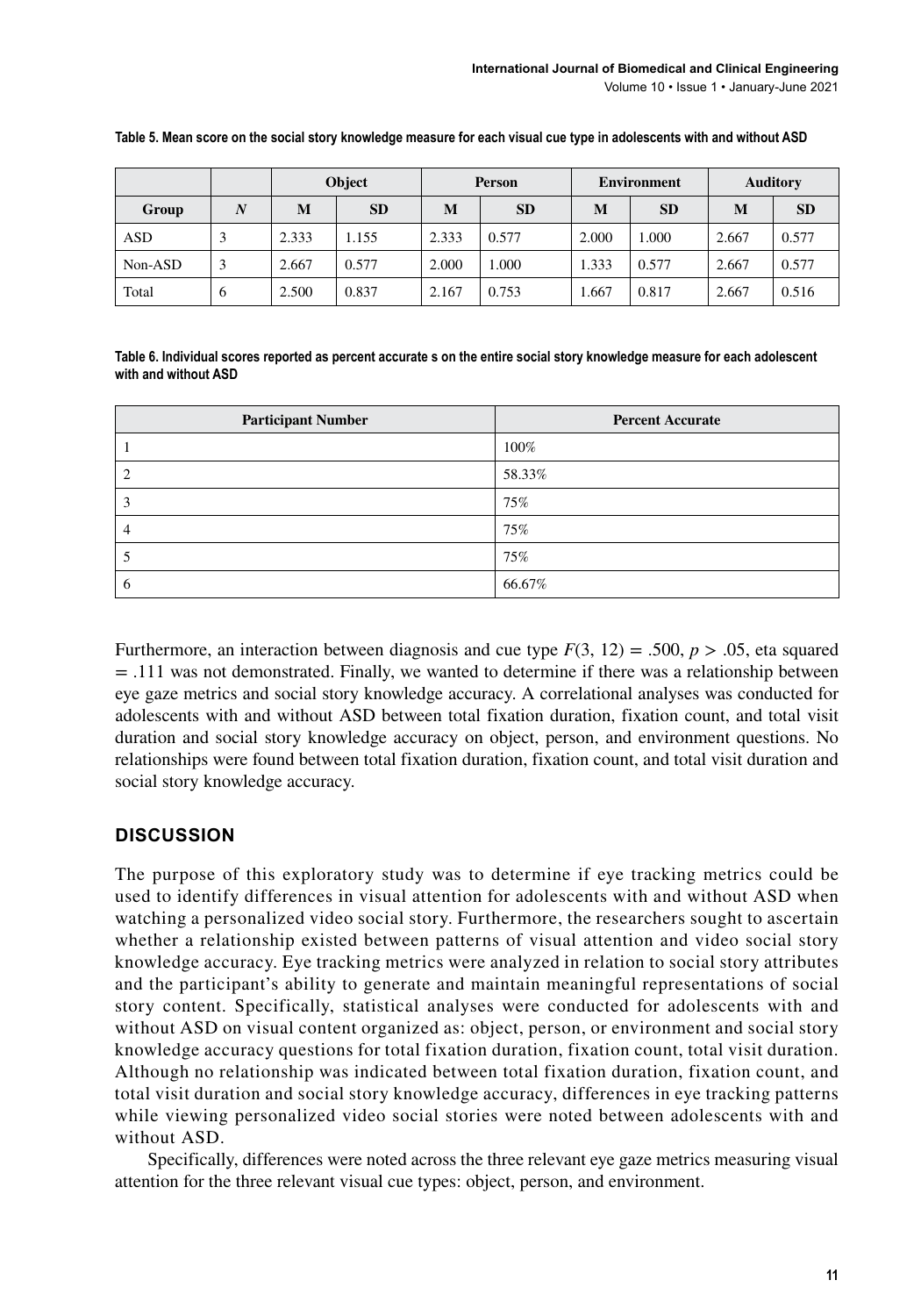## **Object**

The personalized video social stories contained three objects (e.g. dentist chair, dentist tray, book participant was reading in the waiting room) identified as potential areas of interest. These objects were judged to be relevant to the theme of the story and potentially capable of increasing the participant's ability to internalize events and interactions. Overall, the adolescents with ASD did not fixate or sustain visual attention to the three target objects in the social story for the same length of time as the adolescents without ASD. However, no difference was noted in the frequency of visual attention to the target objects or in the length of time between when the adolescent initially looked at the object and when the adolescent looked away from the object. These results suggest that adolescents with ASD are scanning and adjusting eye gaze continuously; thereby, interrupting direct sustainment of visual attention. Despite a decreased amount of total fixation duration on salient objects, the adolescents with ASD are recognizing and paying visual attention to important, salient features. These results are consistent with Keehn and colleagues' (2009) indicating that a lack of sustained visual attention to object cues does not influence the ability to generate and retain knowledge about that object for individuals with ASD. As such, it appears that, regardless of the significant differences in visual attention patterns, adolescents with and without ASD are able to process object stimuli regardless of sustained visual attention.

#### **Person**

Images of three people within the personalized video social story were targeted as important areas of interest. Of these people, two were images of the participant and one was an image of an important character encountered during a visit to the dentist (i.e. the dental hygienist). Results indicated that adolescents with ASD do not visually attend to people for the same amount of time or in the same manner as adolescents without ASD. Differences in visual attention to persons in the video social story persisted across all three eye gaze metrics: total fixation duration, fixation count, and total visit duration. Visual analysis of the resulting heat maps indicated that adolescents with ASD spent less time looking at the facial areas of the person in the image and visually fixated on the image of themselves less often than adolescents without ASD (please see Figure 5). Although determining that adolescents with ASD do not visually attend to people for the same amount of time or in the same manner as adolescents without ASD is not a novel finding (Dalton et al., 2005; De Wit et al., 2008; Klin et al., 2002; Tsang, 2018), there is a paucity of data regarding how adolescents with ASD process images of themselves. Results indicated that although the adolescents with ASD appeared reluctant to visually engage with images of people, even themselves, it did not influence their ability to interpret and process associated details. For example, content questions regarding shoe color, jacket color, and sunglasses color were answered accurately and were not related to visual attention metrics. Therefore, adolescents with ASD are able to conceptualize and recall details about people in spite of not engaging in sustained visual attention.

## **Environment**

There were three environmental cues(e.g. weather, a waiting room chair, an office room chair) targeted during each personalized video social story. In contrast to the object and people cues chosen, the environmental stimuli selected as visual cues were deemed extraneous to communicating relevant and salient content. In other words, the environmental visual cue types were included as a way to determine the frequency and duration of visual attention by participants to portions of the social story that were not important. Results indicated that adolescents with and without ASD did not demonstrate significant differencesin the amount of time scanning environmental cues or the number of times they focused on environmental cues. However, adolescents with ASD visually fixated on extraneous environmental cues for a longer period of time than on images of people depicted in the social story, including themselves. As such, adolescents with ASD appeared to expend more cognitive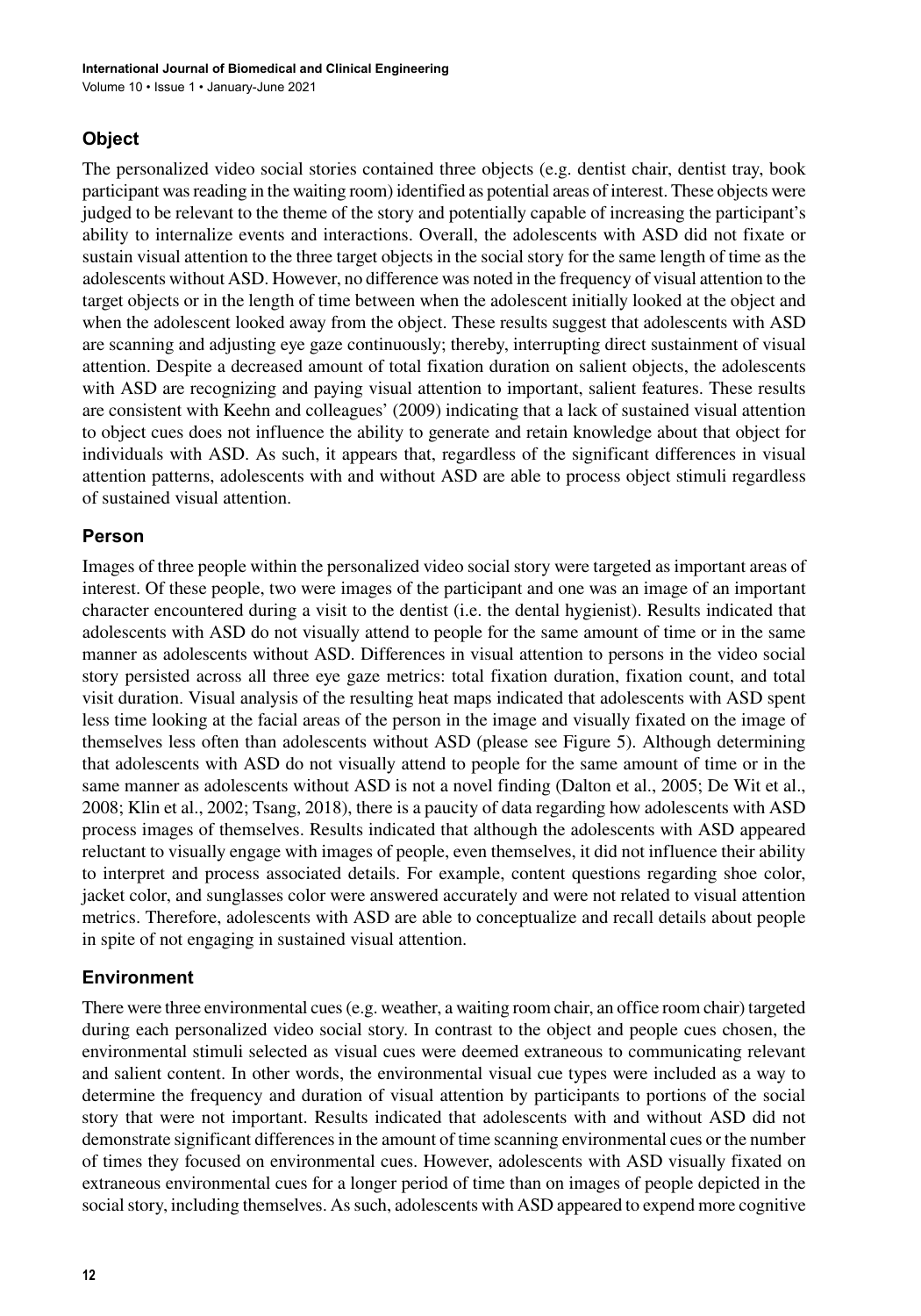**Figure 5. (a) Heat maps looking at facial areas of people without ASD and (b) heat maps looking at facial areas of people with ASD**



effort on extraneous environmental cues than on relevant person cues within the video social story than adolescents without ASD. Nevertheless, this expenditure of effort did not impact the ability of the adolescents with ASD to identify and remember important elements of the personalized visual social story.

Overall, the results indicated several important points for consideration. During personalized video social stories, adolescents with and without ASD demonstrate differences in visual attention to story content. It appears the specific type of visual stimuli provided impacts the frequency and duration with which adolescents with and without ASD focus on important visual information in a personalized video social story. Specifically, when visual content in personalized social stories are images of people or are person centered, significant differences can be seen in visual attention patterns for adolescents with ASD. Finally, results indicate that, while there are differences in eye gaze patterns during personalized video social stories for adolescents with and without ASD, eye gaze patterns do not relate to the ability to comprehend and maintain novel information presented in the story.

#### **Implications for Practice**

The current findings from this study have potential implications for educators and practitioners working with adolescents with ASD. In an effort to increase skills related to predictability and/or theory of mind, clinicians may choose to generate representative event schemas using personalized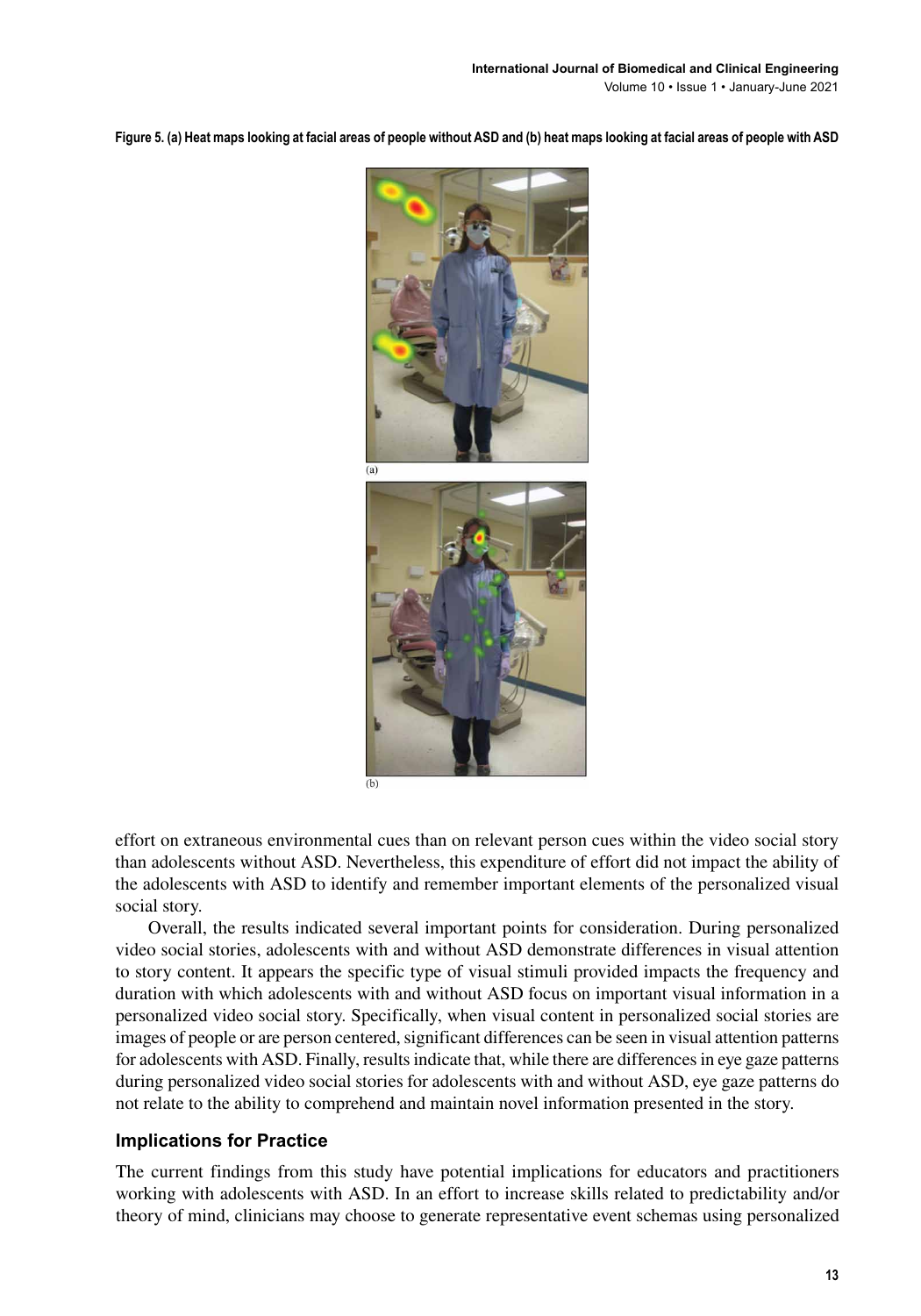video social stories. Adolescents with ASD are able to comprehend and remember details from the real-life event depicted in the personalized social story. Therefore, personalized video social stories are a potentially viable accommodation or intervention for facilitating insight and understanding of event sequences and outcomes. When designing personalized video social stories for adolescents with ASD, attention should be given to the selection of images and visual content. Adolescents with ASD will visually attend more often and longer to images of relevant and important objects encountered during the real-life experience. Even though adolescents with ASD have reduced visual attention to images of themselves and other people, it continuesto be important to include and format those images by aligning them with highly preferred objects. Educators and practitioners might consider the placement of objects near images representing persons and people in order to possibly facilitate increased visual scanning to those less preferred visual cues. Additionally, objects that are systematically introduced, relevant, and predictable across scenes will further support the adolescents' ability to generate sustained and regulated eye gaze throughout the video story.

#### **Directions for Future Research**

The results of this exploratory study have both research and clinical implications for professionals working with adolescents with ASD. With regard to research implications, the utilization of eye tracking technology during the presentation of dynamic (as opposed to static) stimuli containing personalized images of the participants, that were coded for visual attributes, lends to the novel and innovative nature of this study which should be replicated in future studies. Second, based on the results of thisresearch, it can be posited that eye tracking technology is a feasible method of identifying group differences related to visual attention in adolescents with and without ASD while viewing personalized video social stories. Third, future studies should expand this research to use eye tracking technology to target empirical questions related to determining how adolescents with ASD process images of themselves. Finally, future investigations should examine the ability of adolescents with ASD to process images of self and others in personalized video social stories and whether effective processing impacts the development of skills related to predictability and theory of mind.

#### **Limitations**

Despite the overall positive results of this research, there are a number of factors which could have impacted the results of this study. First, the small sample size used for this study potentially limits the generalizability of the findings. However, it is important to point out that since the Tobii eye tracker collects eye gaze data at an approximate rate of 16 milliseconds, four participants yielded a large number of date points. Second, although informal visual analysis of heat maps yielded relevant qualitative information, differences in types of persons and eye gaze metrics for the adolescents who participated in thisstudy were not formally analyzed. Third, it isimportant to note gender differences in both groups. Specifically, all adolescents with ASD who participated in the study were male, while all adolescents without ASD were female. Again, due to a lack of heterogeneity across participants, caution is advised when considering generalization of the results. Finally, although every effort was made to include an equal number of questions pertaining to each visual cue category in the video social story knowledge measure, each category was targeted only four times. A longer and more detailed measure may have identified significant relationshipsregarding accuracy and visual attention measures in adolescents with and without ASD.

## **CONCLUSION**

The purpose of this study was to explore eye tracking as a measure of visual attention when watching personalized video social stories for adolescents with and without ASD. Despite the evidence supporting social stories as an effective intervention for reducing disruptive behaviors (Graetz et al., 2009; Scattone et al., 2002), there is a paucity of research regarding how adolescents with ASD process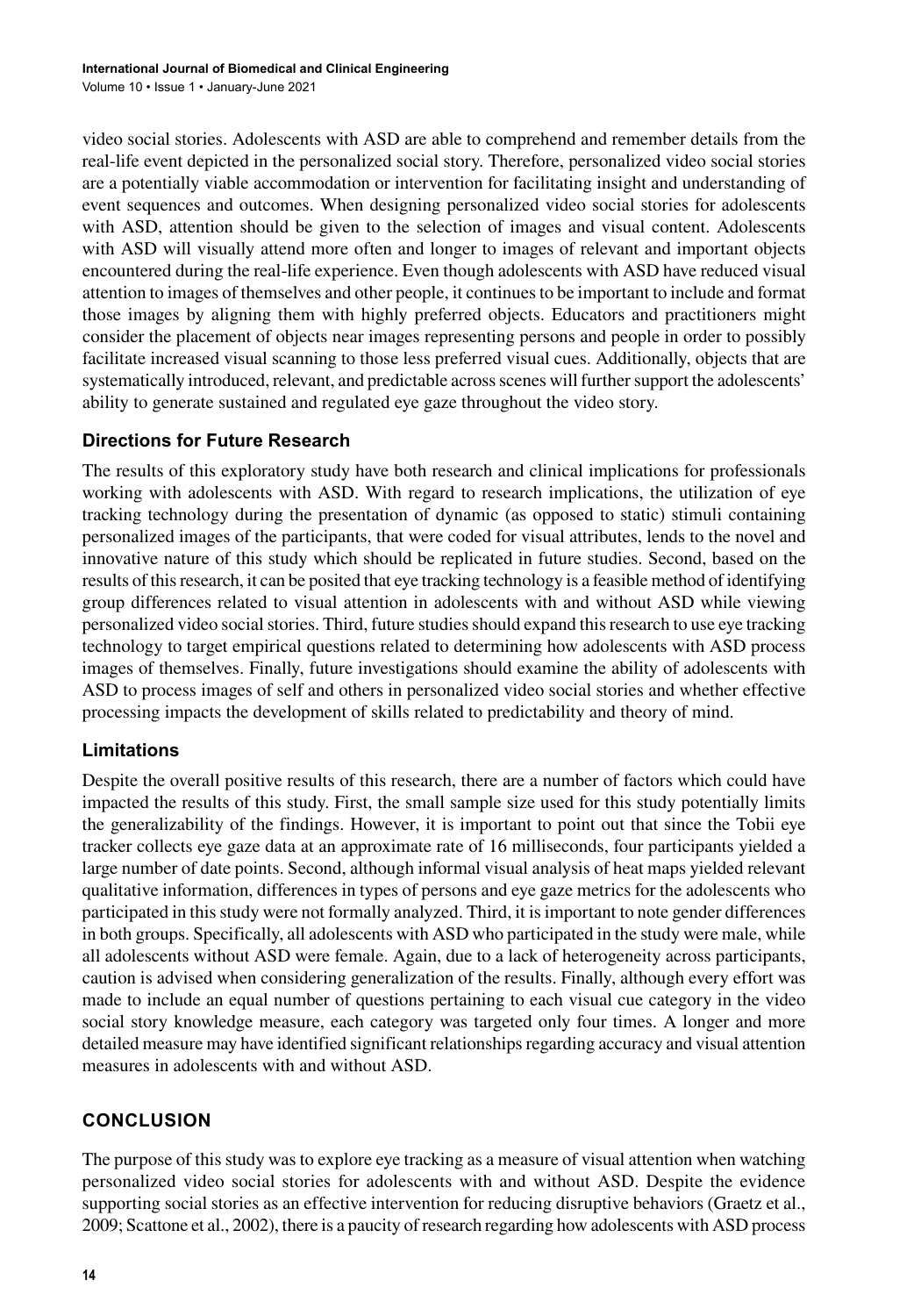and comprehend visual content, including images of themselves. The results of this study support the use of eye tracking technology as a physiological method of identifying differences in attention for adolescents with and without ASD. Additionally, this study has shown that personalized video social stories may be effective for adolescents with ASD when the organization and representation of visual images is considered.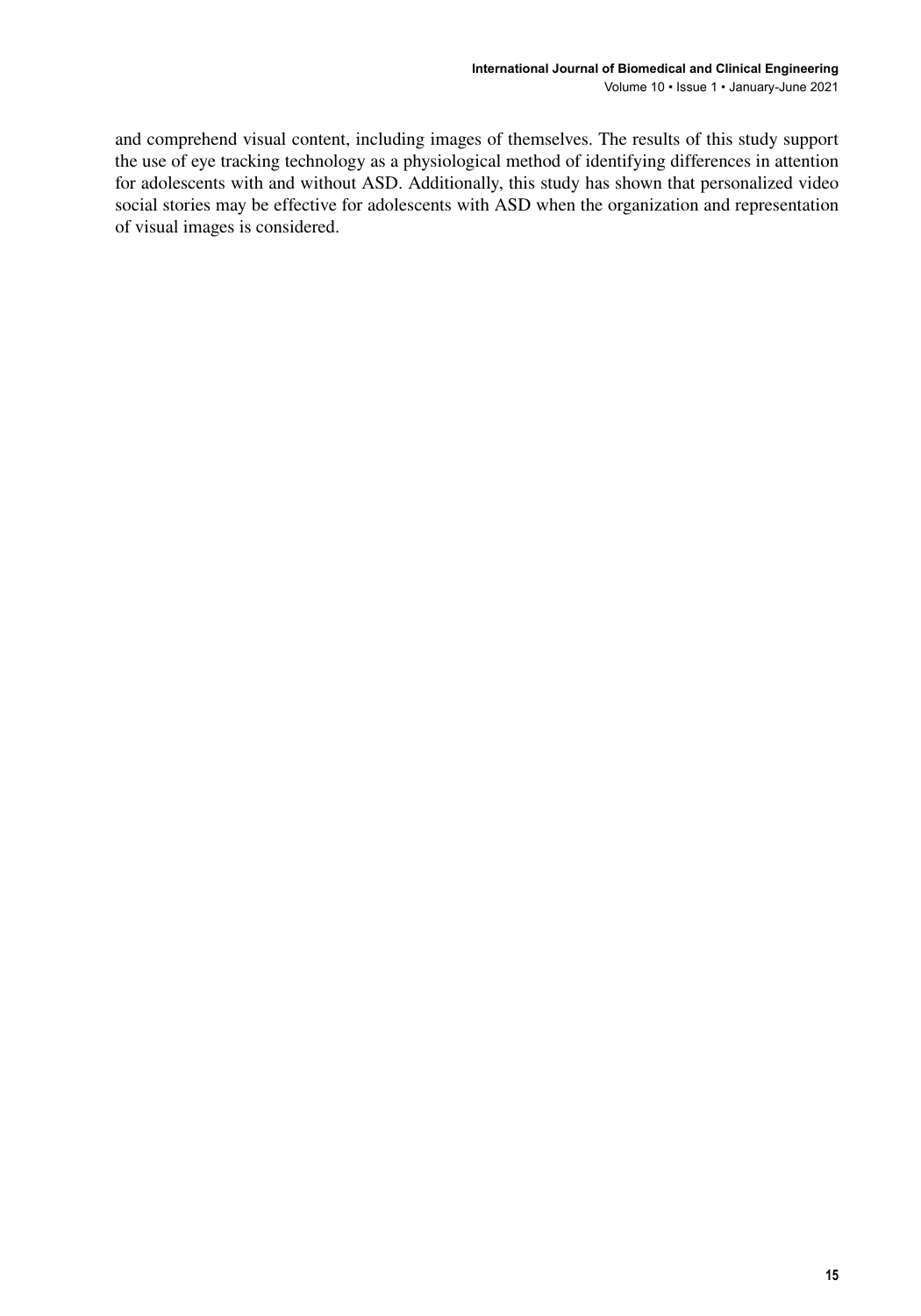#### **REFERENCES**

American Psychiatric Association. (2013). *Diagnostic and statistical manual of mental disorder* (5th ed.). American Psychiatric Association.

Bitouk, D., Kumar, N., Dhillon, S., Belhumeur, P., & Nayar, S. K. (2008, August). Face swapping: Automatically replacing faces in photographs. *ACM Transactions on Graphics*, *27*(3), 39. doi[:10.1145/1360612.1360638](http://dx.doi.org/10.1145/1360612.1360638)

Boivin, M. J., Weiss, J., Chhaya, R., Seffren, V., Awadu, J., Sikorskii, A., & Giordani, B. (2017). The feasibility of automated eye tracking with the early childhood vigilance test of attention in younger HIV-exposed Ugandan children. *Neuropsychology*, *31*(5), 525–534. doi:[10.1037/neu0000382](http://dx.doi.org/10.1037/neu0000382)

Bozkurt, S. S., & Vuran, S. (2014). An analysis of the use of Social Stories in teaching social skills to children with Autism Spectrum Disorders. *Educational Sciences: Theory and Practice*, *14*(5), 1875–1892.

Centers for Disease Control and Prevention. (2018). Prevalence of autism spectrum disorders—Autism and developmental disabilities monitoring network, 11 sites, United States, 2014. *MMWR. Surveillance Summaries*, *67*(6), 1–23. doi[:10.15585/mmwr.ss6706a1](http://dx.doi.org/10.15585/mmwr.ss6706a1)

Chen,C. H.,Bobzien,J.,Bruhn, A., Zhang, M., & Hsu, W. W.(2014, October). The firststep toward reconstructing visual perception and cognition in Autism. In SMC (pp. 1171-1174). doi:[10.1109/SMC.2014.6974072](http://dx.doi.org/10.1109/SMC.2014.6974072)

Chen, C. H., Bobzien, J., Giannakos, M., Bruhn, A., Bruggeman, A., Mohrehkesh, S., . . . Chrisochoides, N. P. (2015, October). Familiar Video Stories as a Means for Children with Autism: An Analytics Approach. In *Healthcare Informatics (ICHI), 2015 International Conference on* (pp. 368-373). IEEE.

Crozier, S., & Tincani, M. (2007). Effects of social stories on prosocial behavior of preschool children with autism spectrum disorders. *Journal of Autism and Developmental Disorders*, *37*(9), 1803–1814. doi[:10.1007/](http://dx.doi.org/10.1007/s10803-006-0315-7) [s10803-006-0315-7](http://dx.doi.org/10.1007/s10803-006-0315-7)

Cuthbert, M. I., & Melamed, B. G. (1982). A screening device: Children at risk for dental fears and management problems. *ASDC Journal of Dentistry for Children*, *49*(6), 432–436.

Delano, M., & Snell, M. E. (2006). The effects of social stories on the social engagement of children with autism. *Journal of Positive Behavior Interventions*, *8*(1), 29–42. doi:[10.1177/10983007060080010501](http://dx.doi.org/10.1177/10983007060080010501)

Giannakos, M., Chorianopoulos, K., & Chrisochoides, N. (2015). Making sense of videoanalytics: Lessons learned from clickstream interactions, attitudes, and learning outcomes in a video-assisted course. *International Review of Research in Open and Distance Learning*, *16*(1), 260–283. doi[:10.19173/irrodl.v16i1.1976](http://dx.doi.org/10.19173/irrodl.v16i1.1976)

Graetz, J. E., Mastropieri, M. A., & Scruggs, T. E. (2009). Decreasing inappropriate behaviors for adolescents with autism spectrum disorders using modified social stories. *Education and Training in Developmental Disabilities*, 91–104.

Gray, C.(2004). Socialstories 10.0: The new defining criteria and guidelines. *Jenison Autism Journal*, *15*(4), 2–21.

Gray, C. A., & Garand, J. D. (1993). Social stories: Improving responses of students with autism with accurate social information. *Focus on Autistic Behavior*, *8*(1), 1–10. doi[:10.1177/108835769300800101](http://dx.doi.org/10.1177/108835769300800101)

Guillon, Q., Hadjikhani, N., Baduel, S., & Rogé, B. (2014). Visual social attention in autism spectrum disorder: Insights from eye tracking studies. *Neuroscience and Biobehavioral Reviews*, *42*, 279–297. doi[:10.1016/j.](http://dx.doi.org/10.1016/j.neubiorev.2014.03.013) [neubiorev.2014.03.013](http://dx.doi.org/10.1016/j.neubiorev.2014.03.013)

Heuer, S., & Hallowell, B. (2009). Visual attention in a multiple-choice task: Influences of image characteristics. *Aphasiology*, *23*(3), 351–363. doi:[10.1080/02687030701770474](http://dx.doi.org/10.1080/02687030701770474)

Karatekin, C. (2004). Development of attentional allocation in the dual task paradigm. *International Journal of Psychophysiology*, *52*(1), 7–21. doi:[10.1016/j.ijpsycho.2003.12.002](http://dx.doi.org/10.1016/j.ijpsycho.2003.12.002)

Karatekin, C. (2007). Eye tracking studies of normative and atypical development. *Developmental Review*, *27*(3), 283–348. doi[:10.1016/j.dr.2007.06.006](http://dx.doi.org/10.1016/j.dr.2007.06.006)

Karatekin, C., Marcus, D. J., & Couperus, J. W. (2007). Regulation of cognitive resources during sustained attention and working memory in 10-year-olds and adults. *Psychophysiology*, *44*(1), 128–144. doi:[10.1111/j.1469-](http://dx.doi.org/10.1111/j.1469-8986.2006.00477.x) [8986.2006.00477.x](http://dx.doi.org/10.1111/j.1469-8986.2006.00477.x)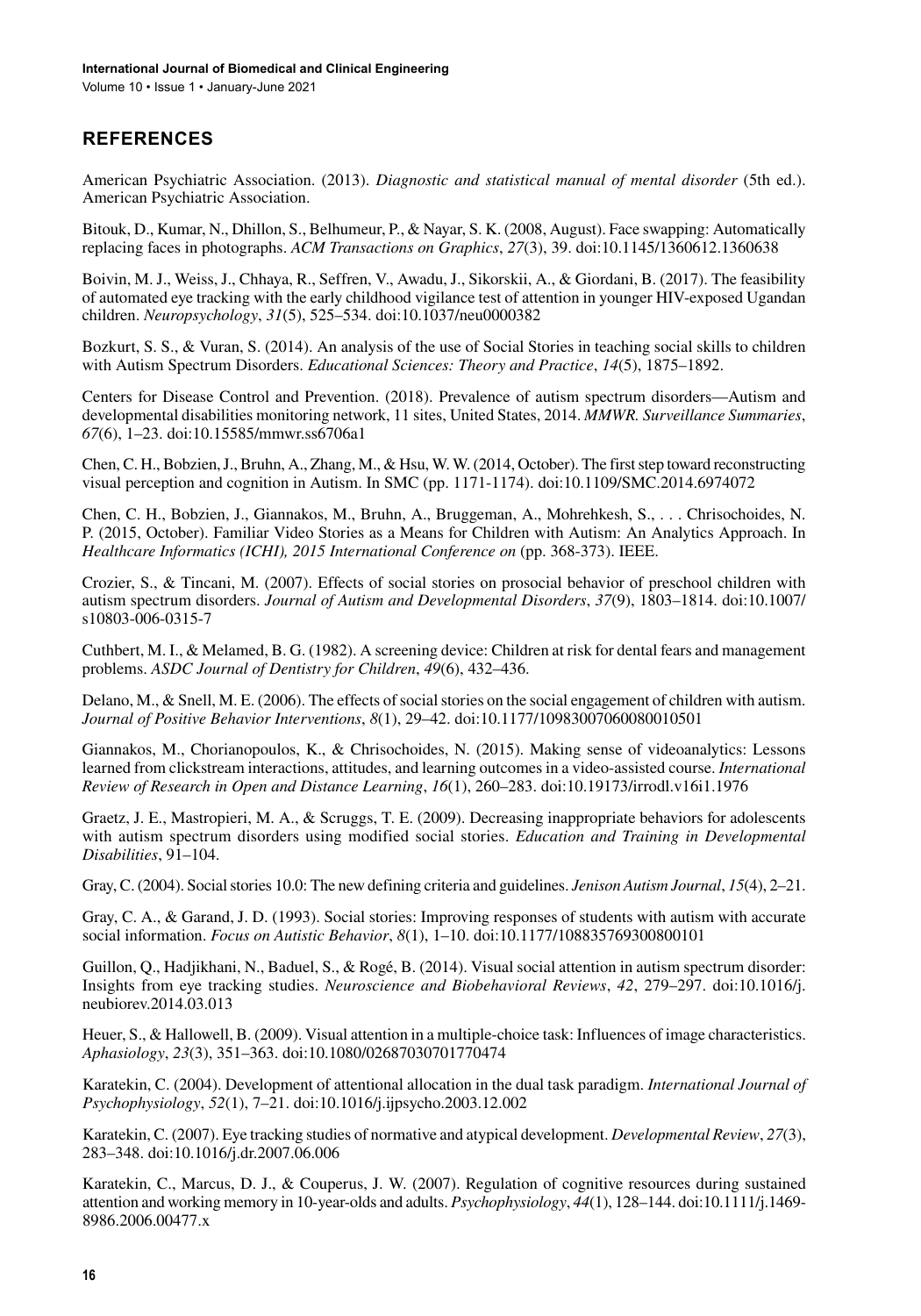Keehn, B., Brenner, L. A., Ramos, A. I., Lincoln, A.J., Marshall, S. P., & Müller, R. A. (2009). Brief report: Eyemovement patterns during an embedded figures test in children with ASD. *Journal of Autism and Developmental Disorders*, *39*(2), 383–387. doi[:10.1007/s10803-008-0608-0](http://dx.doi.org/10.1007/s10803-008-0608-0)

Kokina, A., & Kern, L. (2010). Social story interventions for students with autism spectrum disorders: A metaanalysis. *Journal of Autism and Developmental Disorders*, *40*(7), 812–826. doi[:10.1007/s10803-009-0931-0](http://dx.doi.org/10.1007/s10803-009-0931-0)

Kuoch, H., & Mirenda, P. (2003). Social Story<sup>TM</sup> interventions for young children with autism spectrum disorders. *Focus on Autism and Other Developmental Disabilities*, *18*(4), 219–227. doi[:10.1177/10883576030180040301](http://dx.doi.org/10.1177/10883576030180040301)

McPartland, J. C., Webb, S. J., Keehn, B., & Dawson, G. (2011). Patterns of visual attention to faces and objects in autism spectrum disorder. *Journal of Autism and Developmental Disorders*, *41*(2), 148–157. doi[:10.1007/](http://dx.doi.org/10.1007/s10803-010-1033-8) [s10803-010-1033-8](http://dx.doi.org/10.1007/s10803-010-1033-8)

Melinder, A., Konijnenberg, C., & Sarfi, M. (2013). Deviant smooth pursuit in preschool children exposed prenatally to methadone or buprenorphine and tobacco affects integrative visuomotor capabilities. *Addiction (Abingdon, England)*, *108*(12), 2175–2182. doi[:10.1111/add.12267](http://dx.doi.org/10.1111/add.12267)

Mondloch, C. J., Le Grand, R., & Maurer, D. (2002). Configural face processing develops more slowly than featural face processing. *Perception*, *31*(5), 553–566. doi:[10.1068/p3339](http://dx.doi.org/10.1068/p3339)

Mondloch, C. J., Robbins, R., & Maurer, D. (2010). Discrimination of facial features by adults, 10-year-olds, and cataract-reversal patients. *Perception*, *39*(2), 184–194. doi[:10.1068/p6153](http://dx.doi.org/10.1068/p6153)

Qi, C. H., Barton, E. E., Collier, M., Lin, Y. L., & Montoya, C. (2018). A systematic review of effects of social stories interventions for individuals with autism spectrum disorder. *Focus on Autism and Other Developmental Disabilities*, *33*(1), 25–34. doi[:10.1177/1088357615613516](http://dx.doi.org/10.1177/1088357615613516)

Renzi, C., Schiavi, S., & Carbon, C.-C. (2013). Featural and configural processing of faces are dissociated in the dorsolateral prefrontal cortex: A TMS study. *NeuroImage*, *74*, 45–51. doi:[10.1016/j.neuroimage.2013.02.015](http://dx.doi.org/10.1016/j.neuroimage.2013.02.015)

Reynhout, G., & Carter, M. (2006). Social Stories™ for children with disabilities. *Journal of Autism and Developmental Disorders*, *36*(4), 445–469. doi:[10.1007/s10803-006-0086-1](http://dx.doi.org/10.1007/s10803-006-0086-1)

Richmond, J., & Nelson, C. A. (2009). Relational memory during infancy: Evidence from eye tracking. *Developmental Science*, *12*(4), 549–556. doi:[10.1111/j.1467-7687.2009.00795.x](http://dx.doi.org/10.1111/j.1467-7687.2009.00795.x)

Sansosti, F. J., & Powell-Smith, K. A. (2006). Using social stories to improve the social behavior of children with Asperger syndrome. *Journal of Positive Behavior Interventions*, *8*(1), 43–57. doi:[10.1177/10983007060](http://dx.doi.org/10.1177/10983007060080010601) [080010601](http://dx.doi.org/10.1177/10983007060080010601)

Scattone, D. (2008). Enhancing the conversation skills of a boy with Asperger's Disorder through social stories and video modeling. *Journal of Autism and Other Developmental Disorders*, *38*(2), 395–400. doi[:10.1007/](http://dx.doi.org/10.1007/s10803-007-0392-2) [s10803-007-0392-2](http://dx.doi.org/10.1007/s10803-007-0392-2)

Scattone, D., Wilczynski, S. M., Edwards, R. P., & Rabian, B. (2002). Decreasing disruptive behaviors of children with autism using social stories. *Journal of Autism and Developmental Disorders*, *32*(6), 535–543. doi[:10.1023/A:1021250813367](http://dx.doi.org/10.1023/A:1021250813367)

Serrano, V. J., Owens, J. S., & Hallowell, B. (2018). Where children with ADHD direct visual attention during emotion knowledge tasks: Relationshipsto accuracy, response time, and ADHD symptoms. *Journal of Attention Disorders*, *22*(8), 752–763. doi[:10.1177/1087054715593632](http://dx.doi.org/10.1177/1087054715593632)

Tsang, V. (2018). Eye-tracking study on facial emotion recognition tasks in individuals with high-functioning autism spectrum disorders. *Autism*, *22*(2), 161–170. doi:[10.1177/1362361316667830](http://dx.doi.org/10.1177/1362361316667830)

Venker, C. E., & Kover, S. T. (2015). An open conversation on using eye-gaze methods in studies of neurodevelopmental disorders. *Journal of Speech, Language, and Hearing Research: JSLHR*, *58*(6), 1719–1732. doi:[10.1044/2015\\_JSLHR-L-14-0304](http://dx.doi.org/10.1044/2015_JSLHR-L-14-0304)